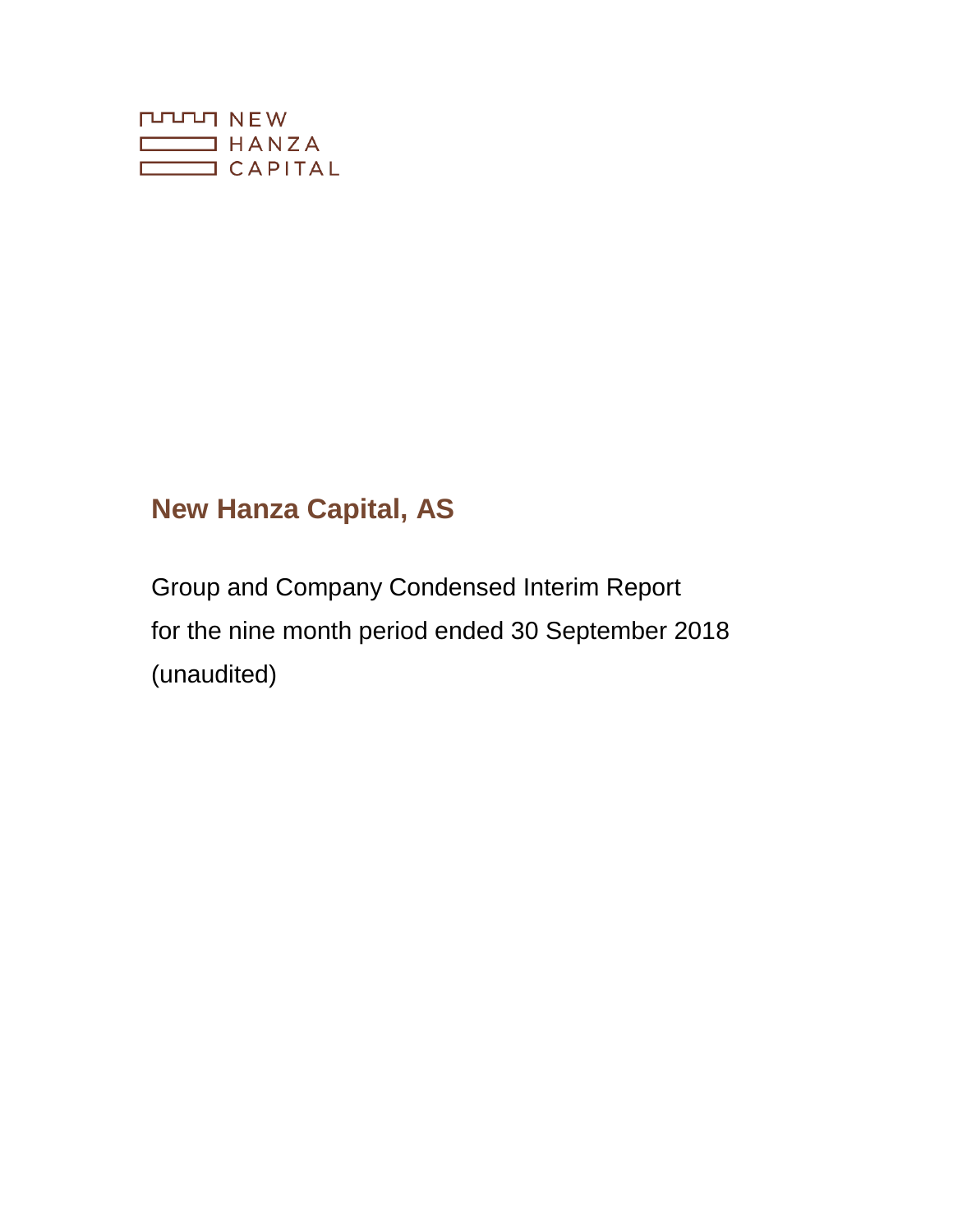## **Contents**

| <b>Group Management Report</b>                                                                                 | $\overline{4}$ |
|----------------------------------------------------------------------------------------------------------------|----------------|
| Group key financial and property performance indicators                                                        | 4              |
| Key events in the 1st half 2018                                                                                | $\sqrt{5}$     |
| Property performance detailed review                                                                           | $\,6\,$        |
| Investment property operating indicators                                                                       | $\,6$          |
| Group financial performance                                                                                    | 7              |
| Statement of the Management's responsibility                                                                   | 8              |
| Group and Company Condensed Interim Financial Statements                                                       | <u>9</u>       |
| Statements of Profit and Loss and Other Comprehensive Income for the nine month period ended 30 September 2018 | 9              |
| Statements of Financial Position as at 30 September 2018                                                       | 10             |
| Statements of Cash Flows for the nine month period ended 30 September 2018                                     | 11             |
| Group Statement of Changes to the Shareholders Equity for the nine month period ended 30 September 2018        | 12             |
| Company Statement of Changes to the Shareholders Equity for the nine month period ended 30 September 2018      | 12             |
| Notes to the condensed interim financial statements                                                            | 13             |
| 1. The reporting entity and group                                                                              | 13             |
| 2. Accounting principles                                                                                       | 13             |
| 3. Estimates and judgments                                                                                     | 14             |
| 4. Consolidation                                                                                               | 14             |
| 5. Cash                                                                                                        | 14             |
| 6. Subsequent events                                                                                           | 14             |
| 7. Revenue                                                                                                     | 15             |
| 8. Operating expenses                                                                                          | 15             |
| 9. Administrative expenses                                                                                     | 15             |
| 10. Interest and similar expenses                                                                              | 15             |
| 11. Investment properties                                                                                      | 16             |
| 12. Investments in subsidiaries                                                                                | 16             |
| 13. Loans to subsidiaries                                                                                      | 17             |
| 14. Other assets                                                                                               | 17             |
| 15. Cash                                                                                                       | 17             |
| 16. Share capital                                                                                              | 17             |
| 17. Loans and bonds                                                                                            | 18             |
| 18. Other liabilities                                                                                          | 18             |
| 19. Operating segments                                                                                         | 19             |
| 20. Subsequent events                                                                                          | 20             |

## **Disclaimer**

The financial statements were prepared in Latvian and English. In the event of any discrepancies between the Latvian and the English reports, the Latvian version shall prevail.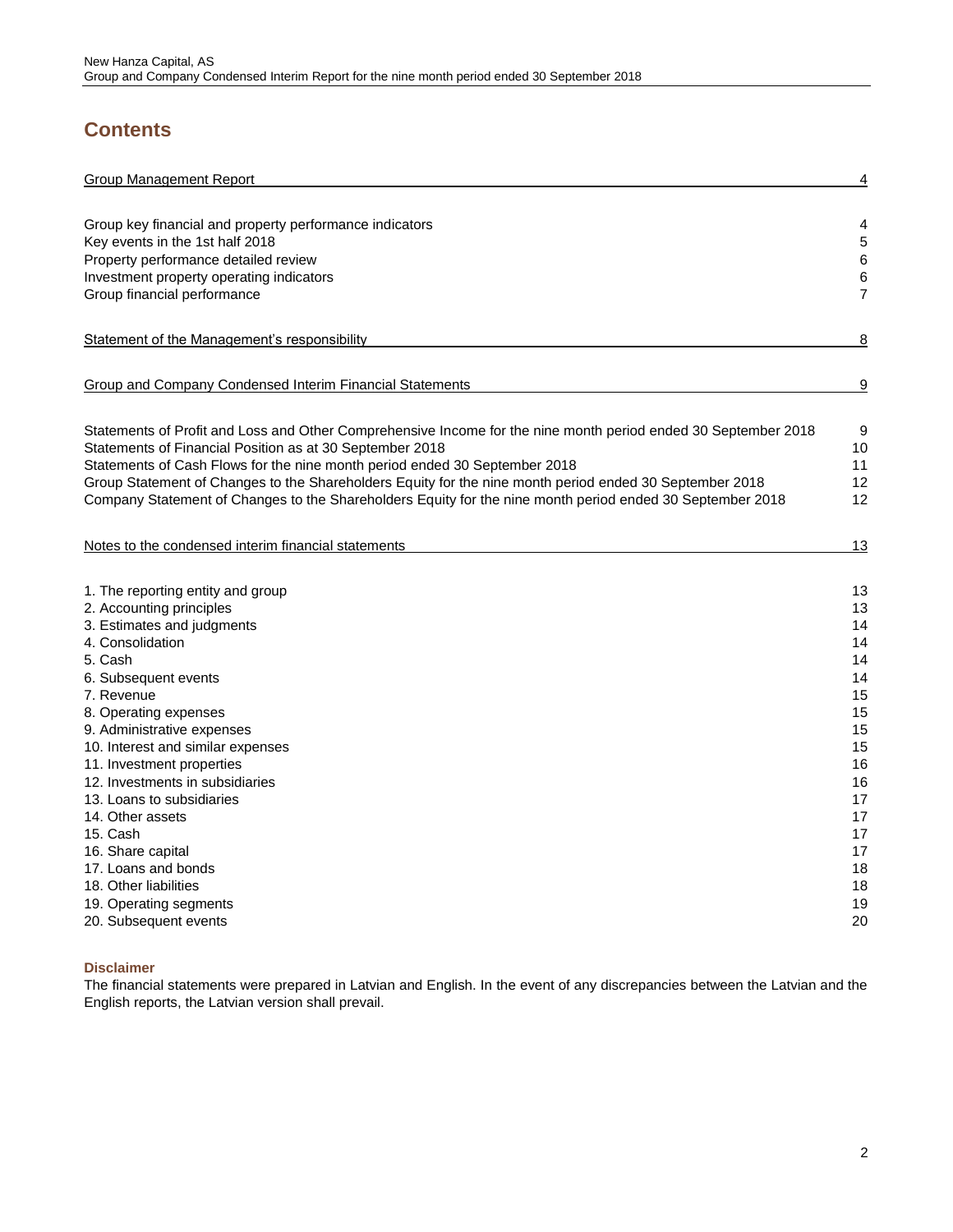## **General information**

| Name of the Company                        |                                                                                                                                                                                            | New Hanza Capital                                                                                                                                                                                                                                                                                                                                                                                                                                                                             |                                                                                                                                                                                                                                                                                                                                                                                                                                                                                                                                                                                     |      |                                  |  |                                                                                                                                                                      |  |                                            |
|--------------------------------------------|--------------------------------------------------------------------------------------------------------------------------------------------------------------------------------------------|-----------------------------------------------------------------------------------------------------------------------------------------------------------------------------------------------------------------------------------------------------------------------------------------------------------------------------------------------------------------------------------------------------------------------------------------------------------------------------------------------|-------------------------------------------------------------------------------------------------------------------------------------------------------------------------------------------------------------------------------------------------------------------------------------------------------------------------------------------------------------------------------------------------------------------------------------------------------------------------------------------------------------------------------------------------------------------------------------|------|----------------------------------|--|----------------------------------------------------------------------------------------------------------------------------------------------------------------------|--|--------------------------------------------|
| Legal status of the company                |                                                                                                                                                                                            | Joint Stock Company                                                                                                                                                                                                                                                                                                                                                                                                                                                                           |                                                                                                                                                                                                                                                                                                                                                                                                                                                                                                                                                                                     |      |                                  |  |                                                                                                                                                                      |  |                                            |
| Registration No, place and date            |                                                                                                                                                                                            | 50003831571, Riga, 6 June 2006                                                                                                                                                                                                                                                                                                                                                                                                                                                                |                                                                                                                                                                                                                                                                                                                                                                                                                                                                                                                                                                                     |      |                                  |  |                                                                                                                                                                      |  |                                            |
| Legal address                              |                                                                                                                                                                                            |                                                                                                                                                                                                                                                                                                                                                                                                                                                                                               |                                                                                                                                                                                                                                                                                                                                                                                                                                                                                                                                                                                     |      |                                  |  | Pulkveža Brieža iela 28A, Riga, LV-1045, Latvia                                                                                                                      |  |                                            |
| Postal address                             |                                                                                                                                                                                            |                                                                                                                                                                                                                                                                                                                                                                                                                                                                                               |                                                                                                                                                                                                                                                                                                                                                                                                                                                                                                                                                                                     |      |                                  |  | Pulkveža Brieža iela 28A, Riga, LV-1045, Latvia                                                                                                                      |  |                                            |
| NACE code, Type of primary activity        |                                                                                                                                                                                            |                                                                                                                                                                                                                                                                                                                                                                                                                                                                                               |                                                                                                                                                                                                                                                                                                                                                                                                                                                                                                                                                                                     |      | 70.10 Activities of head offices |  | 68.20 Renting and operating of own or leased real estate                                                                                                             |  |                                            |
|                                            | Members of the Board and their positions                                                                                                                                                   | <b>From 20 March 2018</b><br>Edgars Milūns, Chairman of the Board<br>Aija Hermane-Sabule, Member of the Board<br>Arnolds Romeiko, Member of the Board<br>From 7 March 2018 till 19 March 2018<br>Aija Hermane-Sabule, Chairman of the Board<br>Arnolds Romeiko, Member of the Board<br>From 1 March 2018 to 6 March 2018<br>Arnolds Romeiko, Member of the Board<br>From 4 August 2016 to 28 February 2018<br>Andris Kovalčuks, Chairman of the Board<br>Arnolds Romeiko, Member of the Board |                                                                                                                                                                                                                                                                                                                                                                                                                                                                                                                                                                                     |      |                                  |  |                                                                                                                                                                      |  |                                            |
| Members of the Council and their positions |                                                                                                                                                                                            |                                                                                                                                                                                                                                                                                                                                                                                                                                                                                               | From 19 March 2018<br>Ernests Bernis, Chairman of the Council<br>Edgars Pavlovičs, Deputy Chairperson of the Council<br>Māris Kannenieks, Member of the Council<br>From 13 February 2018 till 18 March 2018<br>Ernests Bernis, Chairman of the Council<br>Edgars Milūns, Deputy Chairperson of the Council<br>Edgars Pavlovičs, Member of the Council<br>Māris Kannenieks, Member of the Council<br>From 4 august 2016 to 12 February 2018<br>Ernests Bernis, Chairman of the Council<br>leva Valtere, Deputy Chairperson of the Council<br>Māris Kannenieks, Member of the Council |      |                                  |  |                                                                                                                                                                      |  |                                            |
| Reporting period                           |                                                                                                                                                                                            |                                                                                                                                                                                                                                                                                                                                                                                                                                                                                               |                                                                                                                                                                                                                                                                                                                                                                                                                                                                                                                                                                                     |      |                                  |  | 1 January 2018 - 30 September 2018                                                                                                                                   |  |                                            |
| Group structure                            |                                                                                                                                                                                            | ABLV Bank, AS in<br>liquidation<br>88%                                                                                                                                                                                                                                                                                                                                                                                                                                                        |                                                                                                                                                                                                                                                                                                                                                                                                                                                                                                                                                                                     |      |                                  |  | Cassandra Holding<br>Company, SIA<br>6%                                                                                                                              |  | <b>Premium Finance</b><br>Group, SIA<br>6% |
|                                            |                                                                                                                                                                                            |                                                                                                                                                                                                                                                                                                                                                                                                                                                                                               |                                                                                                                                                                                                                                                                                                                                                                                                                                                                                                                                                                                     |      |                                  |  | <b>New Hanza Capital, AS</b><br>Property: 2 commercial premises Elizabetes iela 21a, Riga                                                                            |  |                                            |
|                                            | NHC 1, SIA<br>Property: AirBaltic Central Office, Tehnikas iela<br>3, Lidosta Rīga<br>NHC 2, SIA<br>Property: office buildings at Brīvības gatve<br>214B/214M and Bērzaunes iela 1/7, Riga |                                                                                                                                                                                                                                                                                                                                                                                                                                                                                               |                                                                                                                                                                                                                                                                                                                                                                                                                                                                                                                                                                                     | 100% |                                  |  | NHC 3, SIA<br>Property: logistics center "Piepilsētas",<br>Kekavs novads<br>NHC 4, SIA<br>Property: logistics centre, Maskavas iela 462,<br>Maskavas iela 464A, Riga |  |                                            |
|                                            |                                                                                                                                                                                            |                                                                                                                                                                                                                                                                                                                                                                                                                                                                                               |                                                                                                                                                                                                                                                                                                                                                                                                                                                                                                                                                                                     |      |                                  |  |                                                                                                                                                                      |  |                                            |

3

**NHC 6, SIA**  No investment properties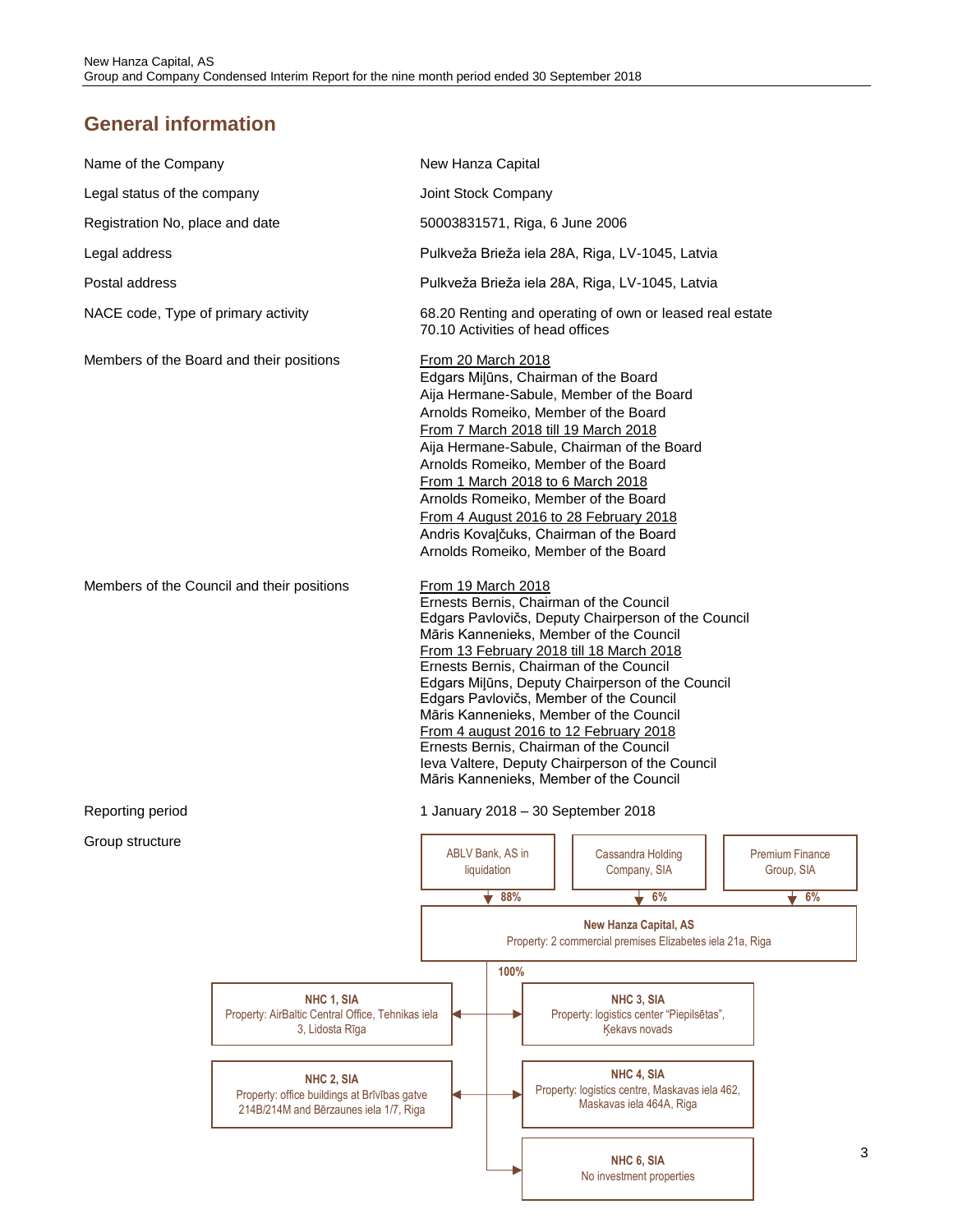## <span id="page-3-0"></span>**Group Management Report**

New Hanza Capital, AS, (hereinafter – the Company or NHC) is a company founded in 2006. The Company has been investing in commercial properties since 2015. New Hanza Capital, AS and its subsidiaries (hereinafter – the Group) focus on acquiring cash generating commercial properties with future income potential. The business objective of the Company is to invest its own funds, as well as third party funds in commercial properties, sustainably increase rental income and promote long-term property value and capital growth.

The Group specialises in the acquisition of office buildings, warehouses and logistic centres. Our priority is to invest in already existing and operating commercial properties. At the same time, part of investments are intended to be made in various property construction and development projects. The investment strategy entails direct acquisition of real estate, as well as purchase of equity interest in companies holding the respective properties.

## <span id="page-3-1"></span>**Group key financial and property performance indicators**

The Group result for the reporting period amounts to a EUR 813 127 thousand profit after tax. The Company closed the  $3^{rd}$ quarter of 2018 with a post-tax profit of EUR 4 951 640. The Group profit for the reporting period is in line with management expectations. The Company profit war primarily generated by dividend income received from associates. Since the Group subsidiaries operating objectives are in line with the Company and the nature of their activities in the reporting period did not differ materially from that of the Company the Group management focusses on analysing only the consolidated results of the Group.

**01.01.2018 -**

**01.01.2017 -**

|                                                 |                 | $01.01.2018 -$ | $01.01.2017 -$ |          |
|-------------------------------------------------|-----------------|----------------|----------------|----------|
| Group profit and cash flow indicators           | <b>Unit</b>     | 30.09.2018     | 30.09.2017     | Change % |
| Income                                          | <b>EUR</b>      | 2851614        | 893 666        | 219.09%  |
| <b>Adjusted EBITDA</b>                          | <b>EUR</b>      | 1 188 360      | 332 211        | 257.71%  |
| Profit before tax                               | <b>EUR</b>      | 813 430        | 210878         | 285.73%  |
| Net income                                      | <b>EUR</b>      | 813 127        | 173 445        | 368.81%  |
| Cash flows from operating activities            | <b>EUR</b>      | 379 541        | (5 726 065)    | n/a      |
|                                                 |                 |                |                |          |
| <b>Group balance sheet indicators</b>           | <b>Unit</b>     | 30.09.2018     | 31.12.2017     | Change % |
| Gross asset value (GAV)                         | <b>EUR</b>      | 55 364 603     | 52 362 834     | 5.73%    |
| Liabilities                                     | <b>EUR</b>      | 21 597 236     | 19 408 593     | 11.28%   |
| Net asset value (NAV)                           | <b>EUR</b>      | 33 767 367     | 32 954 241     | 2.47%    |
|                                                 |                 | $01.01.2018 -$ | $01.01.2017 -$ |          |
|                                                 | <b>Unit</b>     | 30.09.2018     | 30.09.2017     |          |
| <b>Group financial ratios</b>                   | %               |                |                |          |
| Adjusted EBITDA margin                          |                 | 34.15%         | 27.41%         |          |
| Net profit margin                               | $\overline{\%}$ | 238.16%        | 4.32%          |          |
| Equity ratio                                    | $\frac{0}{2}$   | 64.83%         | 61.60%         |          |
| Return on equity                                | %               | 29.62%         | 0.33%          |          |
| Return on assets                                | %               | 19.20%         | 0.20%          |          |
| Total liquidity ratio                           | %               | 844.49%        | 904.35%        |          |
|                                                 |                 |                |                |          |
| Investment property indicators of the Group     | <b>Unit</b>     | 30.09.2018     | 31.12.2017     | Change % |
| Number of investment properties                 | pcs.            | 9              | 8              | 12.50%   |
| Market value of investment properties           | <b>EUR</b>      | 38 109 960     | 35 453 395     | 7.49%    |
| Rentable area                                   | m <sub>2</sub>  | 72 992         | 69768          | 4.62%    |
| Annual contractual rent fee                     | <b>EUR</b>      | 3 003 403      | 2875981        | 4.43%    |
| Return on investment properties at market value | %               | 7.88%          | 8.11%          | $-2.85%$ |

*Explanation of indicators and ratios*

*Adjusted EBITDA = earnings before interest, tax, depreciation and amortization, gains and losses from investment property revaluation*

*Adjusted EBITDA margin = adjusted EBITDA (in a 12 month period) / revenue (in a 12 month period) \* 100%*

*Net profit margin = net profit (in a 12 month period) / revenue (in a 12 month period) \* 100%*

WALE years 2.95 3.48 -15.23% Weighted average rent rate  $EUR/m2 p.m.$   $4.28$   $4.24$   $4.02\%$ Occupancy and the contract of the state of leasable area and the state of the state of the state of the state of the state of the state of the state of the state of the state of the state of the state of the state of the s

*Return on equity (ROE) = net income (in a 12 month period) / (1/2 \* value of equity at the beginning of the 12 month period + 1/2 \* value of equity at the end of the 12 month period) \* 100%*

*Return on assets (ROA) = net income (in a 12 month period) / (1/2 \* value of assets at the beginning of the 12 month period + 1/2 \* value of assets at the end of the 12 month period) \* 100%*

*Total liquidity ratio = current assets at the reporting date / current liabilities at the reporting date*

Return on investment properties at market value = annual rent defined in the agreements / market value of investment properties

*WALE = area (m2) weighted average unexpired lease term at the given date*

*Weighted average rental rate = area (m2) weighted average rental rate at the given date, EUR/m2 p.m.* 

*Occupancy* = *occupied area (m2)* of the investment properties at the given date expressed as a percentage of the total property leasable area

*Equity ratio = (1/2 \* value of equity at the beginning of the 12 month period + 1/2 \* value of equity at the end of the 12 month period) / (1/2 \* value of assets at the beginning of the 12 month period + 1/2 \* value of assets at the end of the 12 month period) \* 100%*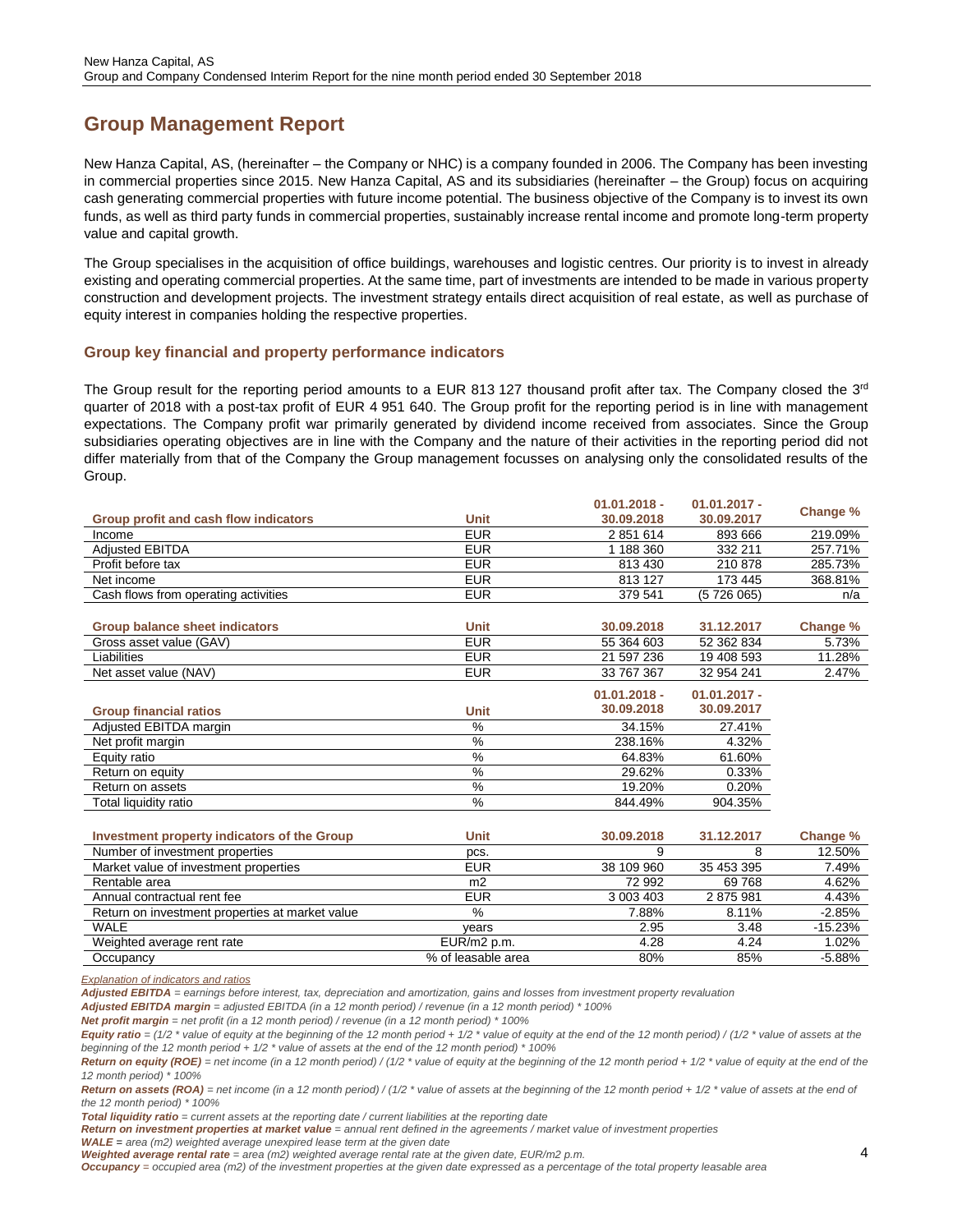## <span id="page-4-0"></span>**Key events in the 1st half 2018**

#### **February**

On 20 February 2018, Group company NHC 4, SIA obtained a loan of EUR 3 000 000 from SEB Banka, AS. The loan matures on 7 February 2023.

On 22 February 2018, the Company received a payment of EUR 12 221 254 from ABLV Bank, AS in liquidation bond redemption and final bond coupon payment. The funds were used to cover the Company's loan from ABLV Bank, AS in liquidation of EUR 453 526. Additionally, the Company placed a deposit with ABLV Bank, AS in liquidation for EUR 6 000 000. The Company cancelled this deposit on 28 March 2018.

On 28 February 2018 the Company signed an agreement on the sale of shares of the associated company SG Capital Partners AIFP, SIA. The transaction value is EUR 15 000.

On 28 February 2018 Andris Kovaļčuks handed in a resignation notice from the position of Chairman of the Board and CEO of the Company and its subsidiaries effective from 28 February 2018. Deputy CEO, Arnolds Romeiko continues working on the Company Board. In the period from 7 March 2018 to 19 March 2018 Aija Hermane-Sabule served as the Company Chairman of the Board in the Company and its subsidiaries. Starting from 20 March 2018 Edgars Miļūns serves as the Company Chairman of the Board. Aija Hermane-Sabule and Arnolds Romeiko continue to serve on the Company Board as Board Members. Aija Hermane-Sabule continues to serve as the Chairman of the Board in the Company subsidiaries.

#### **April**

On 9 April 2018 the Company increased its subsidiary NHC 5, SIA share capital to EUR 8 200 000. The Company has applied for 96 000 NHC 5, SIA shares, as well as gave up pre-emptive rights to the remaining NHC 5, SIA shares. As a result, the Company participation in NHC 5, SIA has decreased to 1.29%. Within the process of share capital increase ABLV Bank, AS in liquidation applied for NHC 5, SIA shares, and used property contribution to pay for the NHC 5, SIA share capital increase, acquiring 98.71% participation in NHC 5, SIA. On 11 April 2018 NHC 5, SIA share capital increase has been registered in the Register of Enterprises.

#### **May**

On 10 May 2018 the Company has acquired a 0.28% participation in New Hanza Centre, SIA (reg. No. 40203037667), legal address Pulkveža Brieža iela 28A, Rīga, LV-1045, by acquiring 100 000 shares for EUR 100 000. 1 share nominal value is EUR 1.00. New Hanza Centre, SIA primary activity is renting and operating of own or leased real estate. The Company participation in New Hanza Centre, SIA aims to provide capital for technical design completion of the offices on M. Tāla iela 3, Riga and earn dividends upon project completion.

On 16 May 2018 the Company has acquired a 0.25% participation in Pillar Development, SIA (reg. No. 40103222826), legal address Pulkveža Brieža iela 28A, Rīga, LV-1045, by acquiring 100 000 shares for EUR 100 000. 1 share nominal value is EUR 1.00. Pillar Development, SIA primary activity is renting and operating of own or leased real estate. The Company participation in Pillar Development, SIA will facilitate reconstruction completion of the historical Riga cargo station Hanzas Perons and will allow the Company to earn dividends from its investment upon project completion.

#### **June**

On 28 June 2018 the Group registered a decrease in the share capital of Group companies NHC 1, SIA and NHC 3, SIA in the Register of Enterprises. NHC 1, SIA share capital was reduced to EUR 500 000. NHC 3, SIA share capital was reduced to EUR 700 000. Taking into account future development plans, the Company optimized subsidiary share capital in order to ensure that share capital amounts reflect subsidiary long-term capital needs.

On 15 June 2018 New Hanza Capital, AS subsidiary NHC 2, SIA acquired an additional office building in the territory of the former State Electrotechnical Factory (VEF) at Bērzaunes iela 7 for EUR 1 900 000. This acquisition bears a strategic importance to the Group development plans in the VEF territory, as well as increases the value of Group previous investments in the neighbourhood. The Bērzaunes iela 7 office building total leasable area amounts to 3 200 square meters. Currently, there are 18 tenants in the building. The largest tenant is "Sky Dream Clinic", a dentistry and aesthetic medicine centre.

NHC 2, SIA took over the existing lease agreements, and recognized Bērzaunes 7 office building acquisition in the company books on 23 July 2018.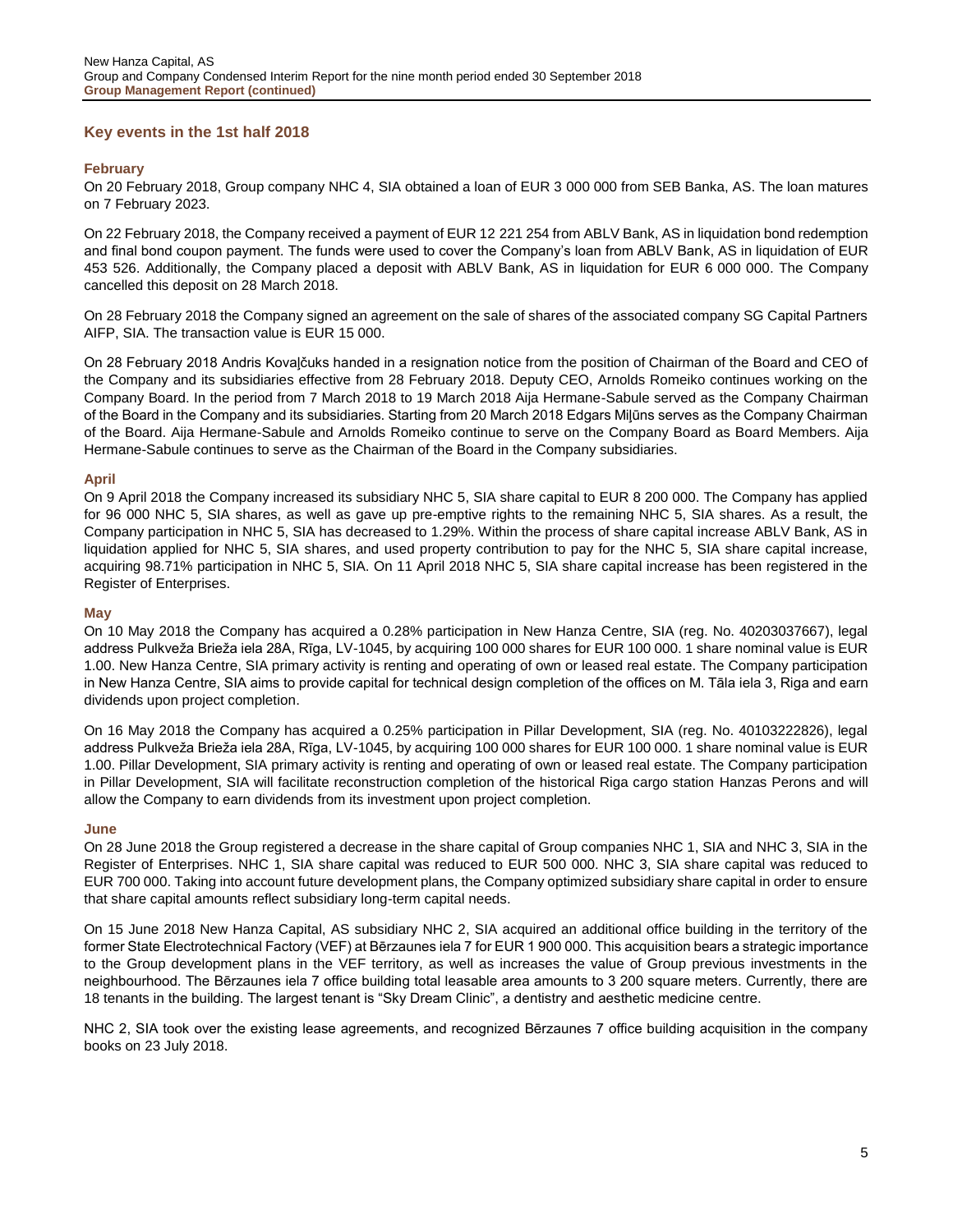## <span id="page-5-0"></span>**Property performance detailed review**

| <b>Property</b><br><b>Small retail spaces</b>                  | Net leasable<br>area, m2 | <b>Property</b><br>value, EUR | <b>Acquisitions</b><br>and CAPEX 9M<br><b>2018, EUR</b> | <b>Direct</b><br>property<br>yield | <b>Net</b><br>initial<br>vield | <b>Acquisition</b><br>year          |
|----------------------------------------------------------------|--------------------------|-------------------------------|---------------------------------------------------------|------------------------------------|--------------------------------|-------------------------------------|
| Elizabetes 21A, Riga                                           | below 500 m2             | 748 000                       | $\overline{\phantom{a}}$                                | 11.35%                             | 10.18%                         | <b>IVQ 2012</b>                     |
| <b>Office spaces</b>                                           |                          |                               |                                                         |                                    |                                |                                     |
| AirBaltic HQ. Tehnikas iela 3.<br>Lidosta Rīga                 | above 5 000 m2           | 6750000                       | $\,$ $\,$                                               | 7.49%                              | 6.92%                          | IQ 2016                             |
| VEF - Brīvības gatve 214B/214M<br>and Bērzaunes iela 1/7, Riga | above 25 000 m2          | 10 142 000                    | 2 2 9 1 3 9 5                                           | 5.42%                              | 5.79%                          | $IIIQ$ 2017 $-$<br><b>IIIQ 2018</b> |
| <b>Warehouse spaces</b>                                        |                          |                               |                                                         |                                    |                                |                                     |
| "Piepilsētas", Kekavas nov.                                    | above 10 000 m2          | 7 176 395                     | 2459                                                    | 9.52%                              | 8.30%                          | <b>IVQ 2016</b>                     |
| Maskavas iela 462 / 464A, Riga                                 | above 25 000 m2          | 10 637 000                    | 362712                                                  | 12.40%                             | 7.00%                          | <b>IVQ 2017</b>                     |

<span id="page-5-1"></span>*Indicator and ratio details:*

*Property value = property fair value as at 31.12.2017*

*Acquisitions and CAPEX = property acquisition and renovation expenses capitalized during the reporting period*

*Direct property yield = net operating income (NOI) / (property acquisition value + accumulated capitalized expenses)*

*Net initial yield = Net Operating Income (NOI) / property value*

## **Investment property operating indicators**





During the reporting period the Group expanded its investment property portfolio with the acquisition of Bērzaunes iela 7 office building in the VEF territory. As a result the total net leasable area in the Group investment properties exceeded 70 thousand square meters. The Group took over the existing lease agreements, and recognized Bērzaunes 7 office building acquisition in the company books on 23 July 2018. The Bērzaunes iela 7 office building total leasable area amounts to 3200 square meters. Currently, there are 18 tenants in the building. The largest tenant is "Sky Dream Clinic", a dentistry and aesthetic medicine centre.

In spite of the increase in the total leasable are in the Group office segment caused by the Bērzaunes iela 7 office acquisition there was a 4% decrease in the total leased office area during the reporting period. This change stems from the active property management works in the VEF territory offices, including rent increases to market level, as well as tenant payment discipline evaluation. The Group acquired the aforementioned office buildings in the 3rd quarter 2017. Tenant mix optimization, as well as planned rent indexation also lead to a 12% increase in the average monthly rent per square meter in the Group office spaces during the reporting period.

#### **Top 5 tenants in the Group investment properties by leased area:**

| <b>Tenant</b>              | Leased area (m2), 30.09.2018 |
|----------------------------|------------------------------|
| LATAKKO, SIA               | 25 9 26                      |
| Air Baltic Corporation, AS | 6 2 1 7                      |
| Mikrotīkls, SIA            | 4 3 5 5                      |
| FORANS, SIA                | 2829                         |
| DLW Latvija, SIA           | 2742                         |
| <b>Total</b>               | 42 068                       |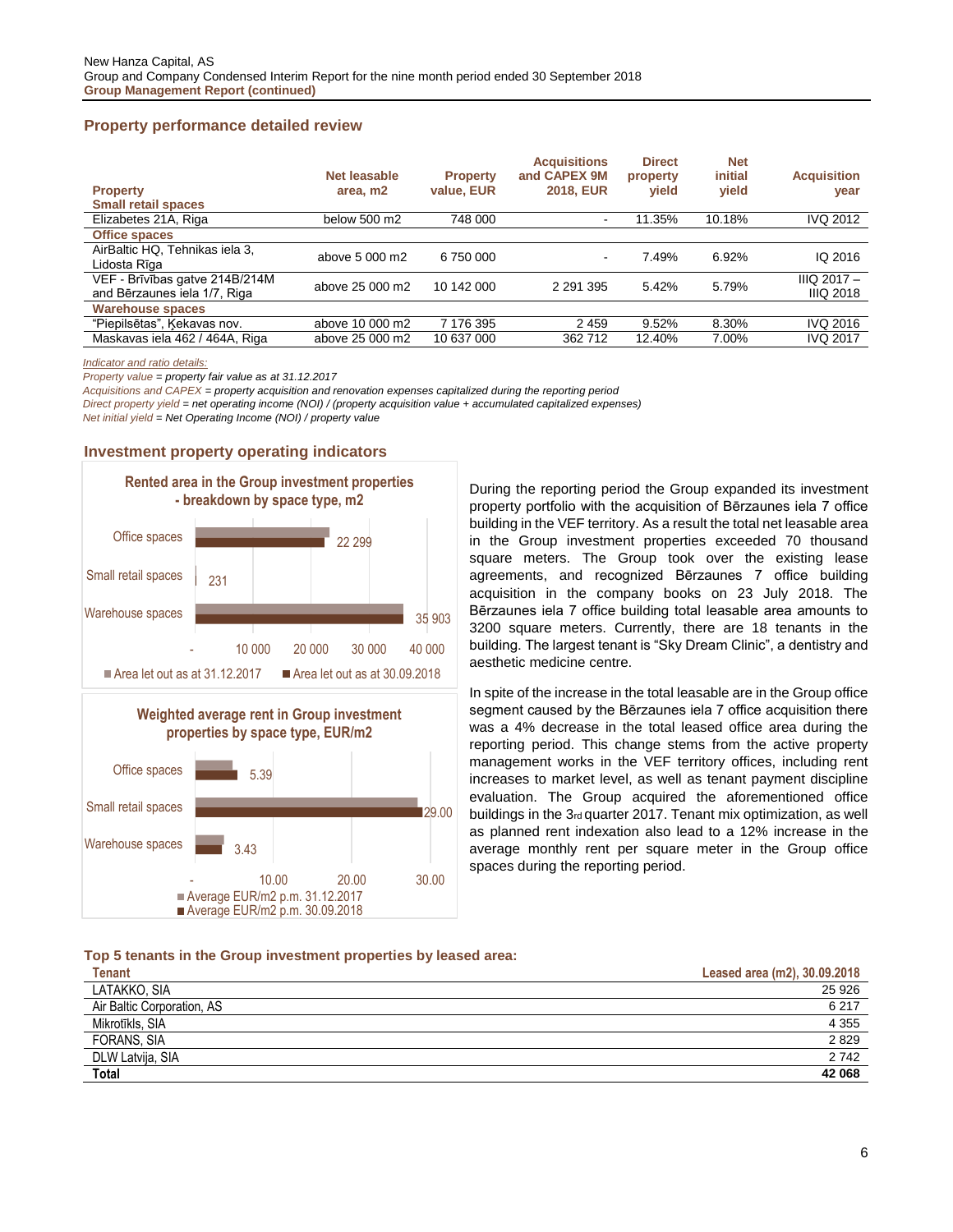## <span id="page-6-0"></span>**Group financial performance**

#### **Group profit and loss statement**

|                                                                         | $01.01.2018 -$ | $01.01.2017 -$ |           |
|-------------------------------------------------------------------------|----------------|----------------|-----------|
|                                                                         | 30.09.2018     | 30.09.2017     | Change, % |
| Revenue                                                                 | 2851614        | 893 666        |           |
| Operating expenses*                                                     | (1 234 743)    | (285 951)      |           |
| Gross profit                                                            | 1616871        | 607 715        | 166.06%   |
| Administrative expenses                                                 | (315 222)      | (238 412)      |           |
| Other operating income                                                  | 64 609         | 17             |           |
| Other operating expenses                                                | (177 898)      | (37109)        |           |
| <b>EBITDA</b>                                                           | 1 188 360      | 332 211        | 257.71%   |
| Depreciation and amortization*                                          | (7 615)        | (3960)         |           |
| Other interest and similar income                                       | 76 352         | 1 2 9 6        |           |
| Interest and similar expenses                                           | (509 813)      | (118 669)      |           |
| Income from a partial loss of contributions to subsidiary share capital | 66 146         |                |           |
| Profit / (loss) before taxes                                            | 813 430        | 210878         | 285.73%   |
| Taxes                                                                   | (303)          | (37 433)       |           |
| Total amount of comprehensive income                                    | 813 127        | 173 445        |           |

*\* The Group financial statement profit and loss includes depreciation and amortization in Group operating expenses* 

The growth in Group revenue and gross profit during the reporting period resulted from Group investment property portfolio expansion. Starting from the 1 January 2018 the Group is getting revenue from the logistics centre on Maskavas iela 462/464A. The Group has further expanded its revenue generating capabilities with the acquisition of the office building on Bērzaunes iela 7.

During the reporting period there has been an increase in indirect operating expenses. Slight growth in administrative expenses resulted from the need to process a relatively larger amount of data associated with the VEF territory tenant mix. The VEF territory office premises are dominated by a large amount of small tenants. Additionally, as a result of VEF office tenant creditworthiness revaluation the Group management has decided to make substantial accruals for bad debt recognized as other operating expenses in the current reporting period statements.

The increase in Group other operating expenses mentioned above also contains losses from financial instrument revaluation. Income from the aforementioned financial instruments has been recognized as other interest and similar income.

During the reporting period the Group has decreased its participation in NHC 5, SIA share capital to 1.29%. Given that NHC 5, SIA has accumulated losses from previous reporting periods, the Group recognized income from the transfer of control over NHC 5, SIA share capital to another entity as income from a partial loss of contributions to subsidiary share capital.

#### **Group financial position**

|                                | 30.09.2018 | 31.12.2017 | Change, % |
|--------------------------------|------------|------------|-----------|
| Investment assets              | 38 109 960 | 35 453 395 |           |
| Other long term assets         | 384 762    | 74 293     |           |
| Current assets                 | 16 869 881 | 16 835 146 |           |
| <b>Gross Asset Value (GAV)</b> | 55 364 603 | 52 362 834 | 5.73%     |
|                                |            |            |           |
| Loans - long term part         | 10 098 743 | 8 046 159  |           |
| Bonds - long term part         | 9414004    | 9 414 004  |           |
| Other long term liabilities    | 86 854     | 86 854     |           |
| Short term liabilities         | 997 635    | 861 576    |           |
| <b>Net Asset Value (NAV)</b>   | 33 767 367 | 32 954 241 | 2.47%     |

The 6% growth in Group Gross Asset Value (GAV) has primarily resulted from the Group investment property portfolio expansion with Berzaunes iela 7 office building acquisition, as well as capital expenditures within the existing development project scope. The Group management allows the possibility that the aforementioned capital expenditures will be recognized as significant improvements in the Group investment properties during the annual investment property valuation at the end of 2018.

Growth in Group other long term assets resulted from Group strategic investments in real estate development and management company share capital – Pillar Development, SIA, New Hanza Centre, SIA and NHC 5, SIA. The Group participation in New Hanza Centre, SIA aims to provide capital for technical design completion of the offices on M. Tāla iela 3, Riga and earn dividends upon project completion. The Group participation in Pillar Development, SIA will facilitate reconstruction completion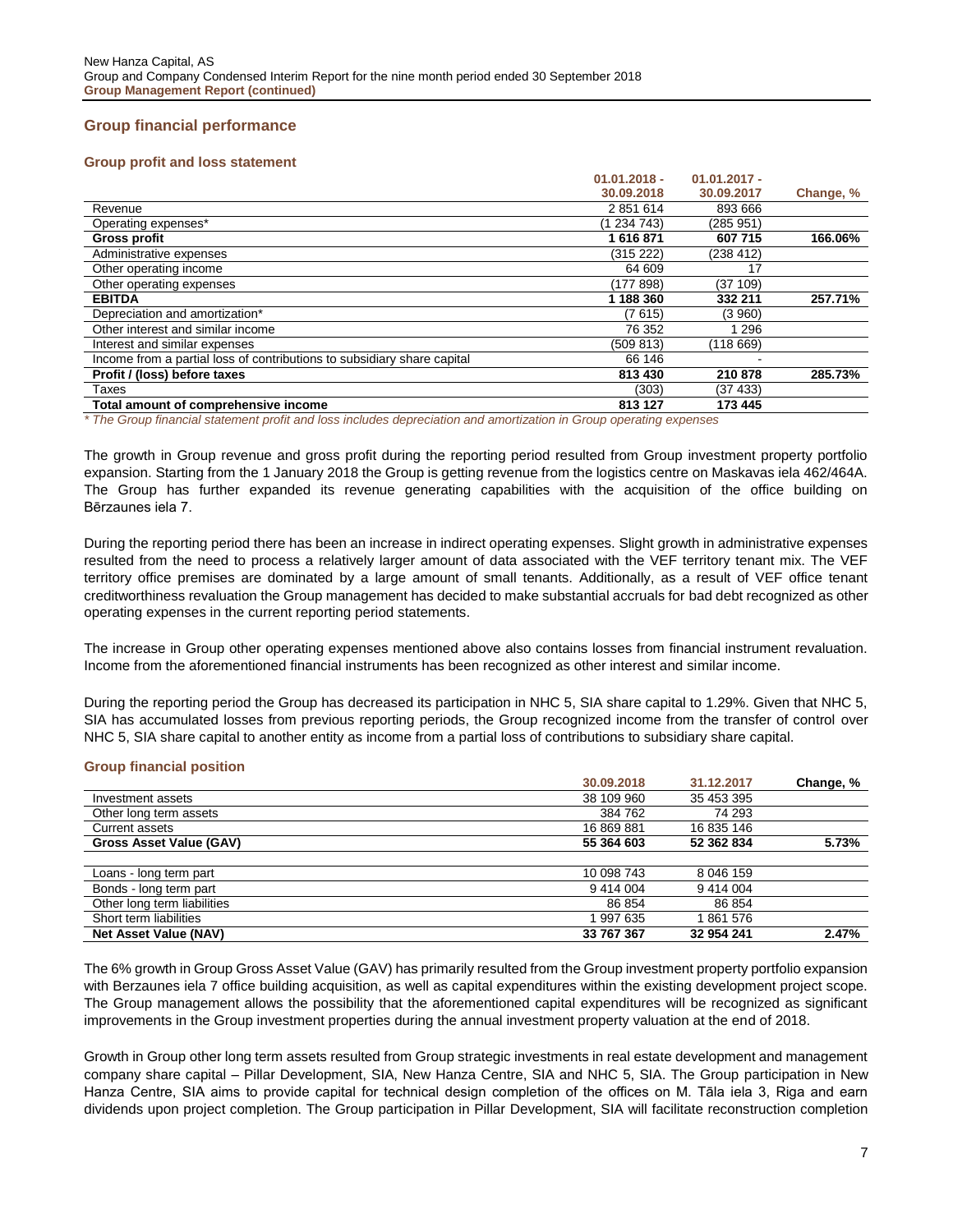of the historical Riga cargo station Hanzas Perons and will allow the Company to earn dividends from its investment upon project completion.

## <span id="page-7-0"></span>**Statement of the Management's responsibility**

The Board of New Hanza Capital, AS is responsible for the preparation of the Company interim condensed financial statements for the nine-month period, as well as for the preparation of the interim condensed consolidated financial statements of the Company and its subsidiaries.

The interim condensed financial statements for the nine month period and the notes thereto set out on pages 10 through 20 are prepared in accordance with the source documents and present truly and fairly the financial position of the Company and the Group as at 30 September 2018 and 30 September 2017, and the results of their operations, changes in the share capital and reserves and cash flows for the nine months of 2018 and the nine months of 2017.

The aforementioned interim condensed financial statements for the nine-month period are prepared on a going concern basis in conformity with International Accounting Standard 34 "Interim Financial Reporting" as adopted by the European Union. Prudent and reasonable judgments and estimates have been made by the management in preparation of these interim condensed financial statements.

The Board of the Company is responsible for the maintenance of proper accounting records, the safeguarding of the Group's assets, and the prevention and detection of fraud and other irregularities in the Group.

On behalf of the Board:

Edgars Milūns // Arnolds Romeiko

*Chairman of the Board Member of the Board*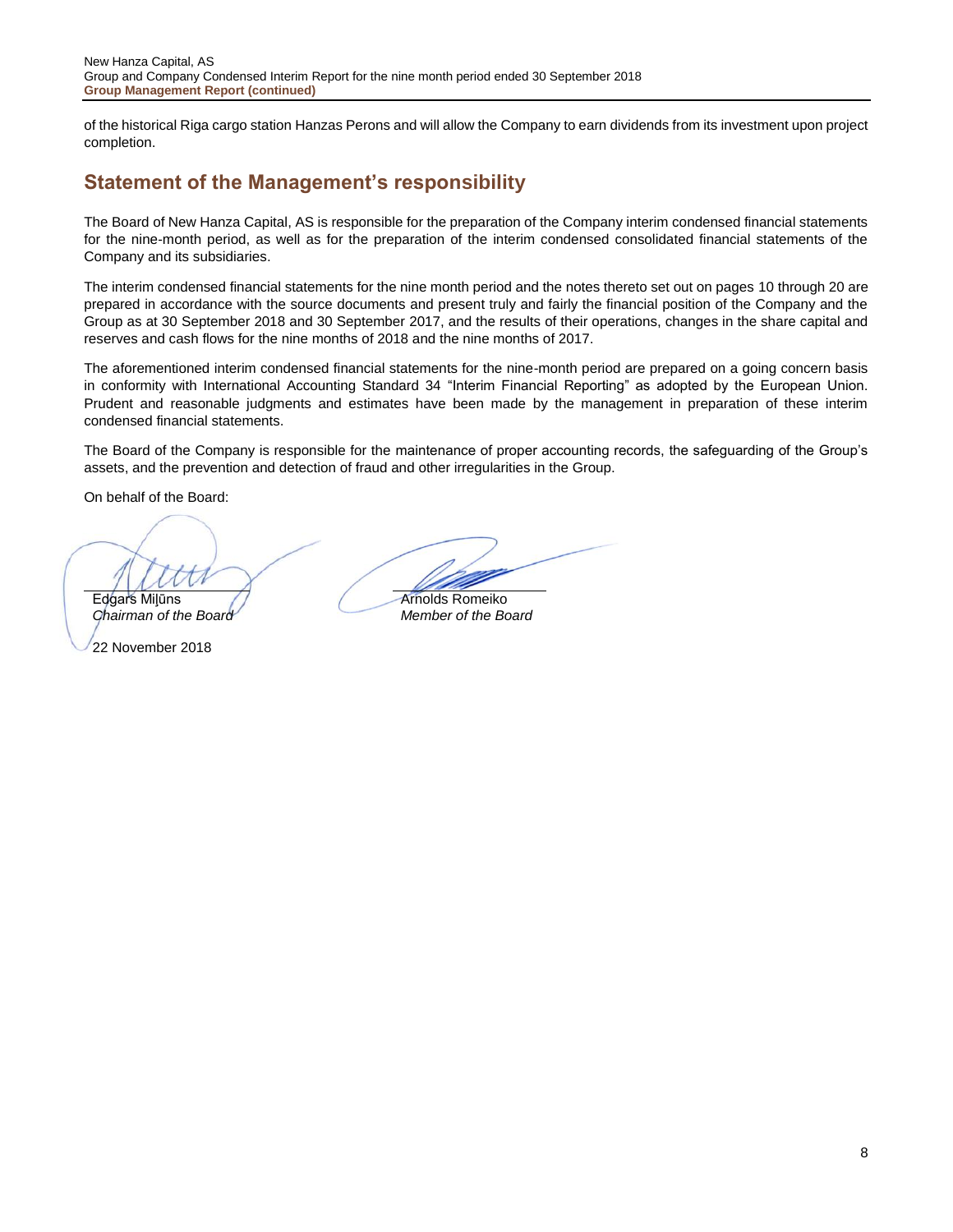## <span id="page-8-0"></span>**Group and Company Condensed Interim Financial Statements**

<span id="page-8-1"></span>**Statements of Profit and Loss and Other Comprehensive Income for the nine month period ended 30 September 2018**

|                                                |                              | <b>Group</b>   | <b>Group</b>   | <b>NHC</b>     | <b>NHC</b>     |
|------------------------------------------------|------------------------------|----------------|----------------|----------------|----------------|
|                                                | <b>Notes</b><br>8<br>9<br>10 | $01.01.2018 -$ | $01.01.2017 -$ | $01.01.2018 -$ | $01.01.2017 -$ |
|                                                |                              | 30.09.2018     | 30.09.2017     | 30.09.2018     | 30.09.2017     |
|                                                |                              | <b>EUR</b>     | <b>EUR</b>     | <b>EUR</b>     | <b>EUR</b>     |
| Income                                         |                              | 2851614        | 893 666        | 970 157        | 103 670        |
| Operating expenses                             |                              | (1 242 358)    | (289 911)      | (176 879)      | (131 536)      |
| Gross profit                                   |                              | 609 256        | 603 755        | 793 278        | (27 866)       |
| Administrative expenses                        |                              | (315 222)      | (238 412)      | (232 408)      | (199 570)      |
| Other operating income                         |                              | 64 609         | 17             | 55 526         | 17             |
| Other operating expenses                       |                              | (177 898)      | (37 109)       | (68404)        | (25 416)       |
| Other interest and similar income              |                              | 76 352         | 1 2 9 6        | 642 238        | 170 098        |
| Interest and similar expenses                  |                              | (509 813)      | (118 669)      | (346 710)      | (5623)         |
| Dividend income from subsidiaries              |                              |                |                | 4 108 120      |                |
| Income from a partial loss of contributions to |                              | 66 146         |                |                |                |
| subsidiary share capital                       |                              |                |                |                |                |
| Profit / (loss) before taxes                   |                              | 813 430        | 210878         | 4 951 640      | (88360)        |
| Corporate income tax for the reporting period  |                              | (303)          | (45 662)       |                |                |
| Deferred tax                                   |                              |                | 8 2 2 9        |                | 13 254         |
| Profit / (loss) of the reporting period        |                              | 813 127        | 173 445        | 4 951 640      | (75 106)       |
| Total amount of comprehensive income           |                              | 813 127        | 173 445        | 4 951 640      | (75 106)       |

The accompanying notes on pages 14 to 20 form an integral part of these financial statements.

On behalf of the Board:

Edgars Milūns **Arnolds Romeiko**<br>Chairman of the Board **Arnolds** Member of the Board

*Chairman of the Board Member of the Board*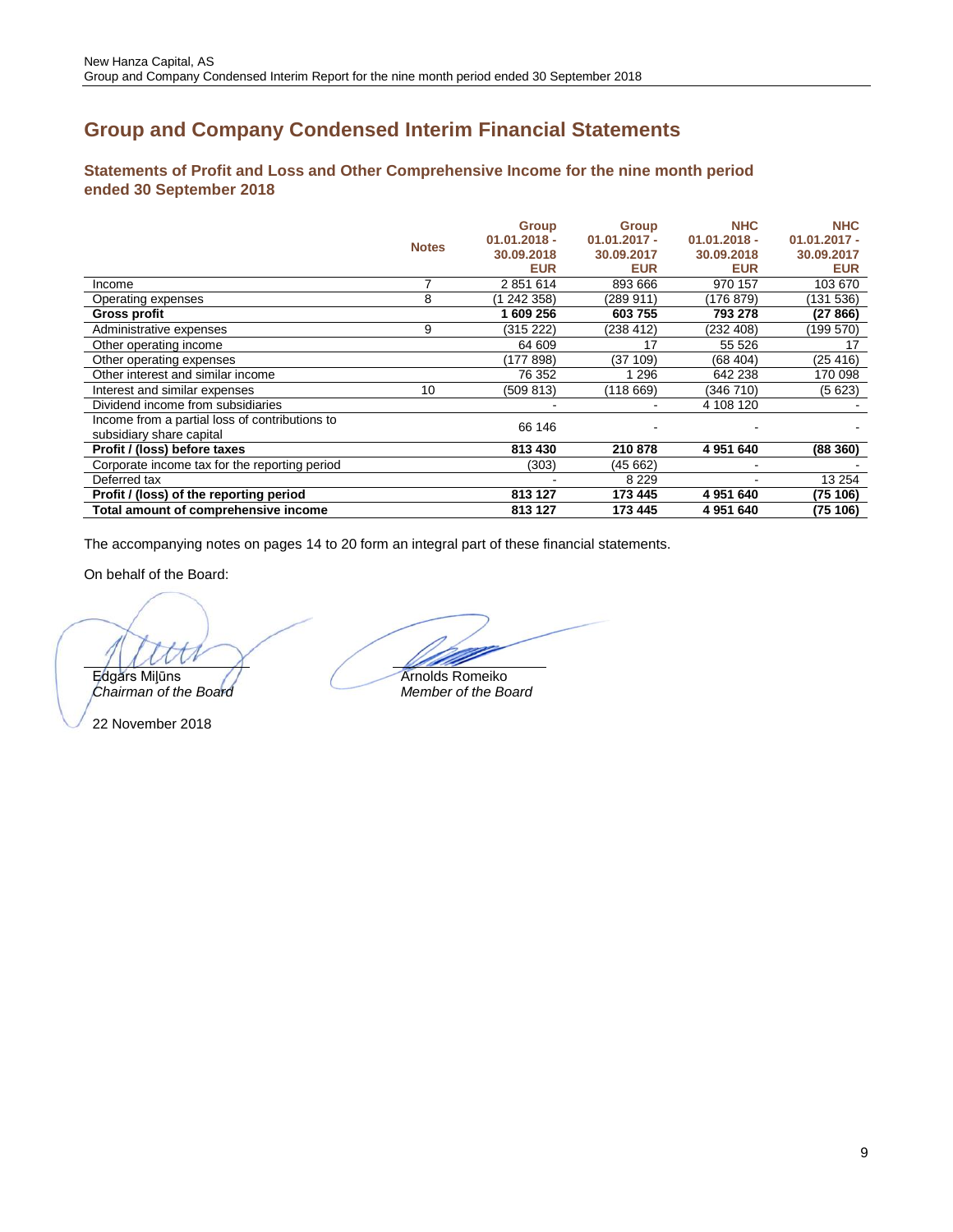## <span id="page-9-0"></span>**Statements of Financial Position as at 30 September 2018**

|                                                        |                 | <b>Group</b>   | <b>Group</b> | <b>NHC</b> | <b>NHC</b> |
|--------------------------------------------------------|-----------------|----------------|--------------|------------|------------|
|                                                        | <b>Notes</b>    | 30.09.2018     | 31.12.2017   | 30.09.2018 | 31.12.2017 |
|                                                        |                 | <b>EUR</b>     | <b>EUR</b>   | <b>EUR</b> | <b>EUR</b> |
| <b>Assets</b>                                          |                 |                |              |            |            |
| <b>Non-current assets</b>                              |                 |                |              |            |            |
| Intangible assets                                      |                 | 3055           | 3742         | 3055       | 3742       |
| Property and equipment                                 |                 | 61807          | 56 258       | 61 807     | 56 258     |
| Investment property                                    | 11              | 38 109 960     | 35 453 395   | 748 000    | 748 000    |
| Investments in subsidiaries                            | 12              |                |              | 4 310 000  | 5 696 362  |
| Investment in associated companies                     |                 | $\overline{a}$ | 14 293       | $\omega$   | 7 500      |
| Investment in other companies                          |                 | 319 900        |              | 306 000    |            |
| Loans to related parties                               | 13              |                |              |            | 7734000    |
| <b>Total non-current assets</b>                        |                 | 38 494 722     | 35 527 688   | 5428862    | 14 245 862 |
| <b>Current assets</b>                                  |                 |                |              |            |            |
| Trade receivables                                      |                 | 65 963         | 144 517      | 2581       | 6          |
| Due from related parties                               |                 | $\blacksquare$ | 128          | 707 842    | 158 867    |
| Loans to related parties                               | 13              |                |              | 17 977 000 | 4774000    |
| Other assets                                           | 14              | 668 066        | 287 586      | 62 269     | 59 589     |
| Financial instruments at fair value through profit and |                 | 3 490 469      | 12 183 736   | 3 488 021  | 12 183 736 |
| loss                                                   |                 |                |              |            |            |
| Cash                                                   | 15              | 12 645 383     | 4 219 179    | 12 211 346 | 4 032 651  |
| <b>Total current assets</b>                            |                 | 16 869 881     | 16 835 146   | 34 449 059 | 21 208 849 |
| <b>Total assets</b>                                    |                 | 55 364 603     | 52 362 834   | 39 877 921 | 35 454 711 |
|                                                        |                 |                |              |            |            |
|                                                        |                 | <b>Group</b>   | <b>Group</b> | <b>NHC</b> | <b>NHC</b> |
|                                                        | <b>Notes</b>    | 30.09.2018     | 31.12.2017   | 30.09.2018 | 31.12.2017 |
|                                                        |                 | <b>EUR</b>     | <b>EUR</b>   | <b>EUR</b> | <b>EUR</b> |
| <b>Liabilities</b>                                     |                 |                |              |            |            |
| <b>Equity</b>                                          |                 |                |              |            |            |
| Share capital                                          | 16              | 25 000 000     | 25 000 000   | 25 000 000 | 25 000 000 |
| Reserves:                                              |                 |                | $\sim$       |            |            |
| Retained earnings/ accumulated (loss) of previous      |                 |                |              |            |            |
| periods                                                |                 | 7 954 240      | 16713        | (362 756)  | (14650)    |
| Profit / (loss) of the reporting period                |                 | 813 127        | 7 937 528    | 4 951 640  | (348105)   |
| <b>Total equity</b>                                    |                 | 33 767 367     | 32 954 241   | 29 588 884 | 24 637 245 |
| Long-term liabilities                                  |                 |                |              |            |            |
| Loans                                                  | 17              | 10 098 743     | 8 046 159    |            | 435 238    |
| <b>Bonds</b>                                           | 17              | 9 414 004      | 9 414 004    | 9 414 004  | 9 414 004  |
| <b>Other liabilities</b>                               | 18              | 86 854         | 86 854       |            |            |
| <b>Total long-term liabilities</b>                     |                 | 19 599 601     | 17 547 017   | 9 414 004  | 9849242    |
| <b>Short-term liabilities</b>                          |                 |                |              |            |            |
| Loans                                                  | 17              | 567 763        | 393 023      | ÷.         | 22 238     |
| <b>Bonds</b>                                           | $\overline{17}$ | 790 161        | 689 440      | 790 161    | 689 440    |
| Amounts due to suppliers                               |                 | 197 799        | 58 610       | 5 0 4 4    | 23         |
| Payables to related companies                          |                 |                | 228 948      |            | 87 800     |
| Corporate income tax                                   |                 | 62             | 71 107       |            |            |
| Other taxes                                            |                 | 49 131         | 1 0 3 0      | 770        |            |
| Other liabilities                                      | 18              | 329 313        | 224 657      | 15 652     | 14 200     |
| <b>Accrued liabilities</b>                             |                 | 63 406         | 194 761      | 63 406     | 154 523    |
| <b>Total short-term liabilities</b>                    |                 | 1 997 635      | 1861576      | 875 033    | 968 224    |

The accompanying notes on pages 14 to 20 form an integral part of these financial statements.

On behalf of the Board:

t

Edgars Milūns **Arnolds Romeiko**<br>Chairman of the Board **Arnolds Romeiko**<br>Member of the Board *Chairman of the Board Member of the Board*

22 November 2018

**Total liabilities and equity 55 364 603 52 362 834 39 877 921 35 454 711**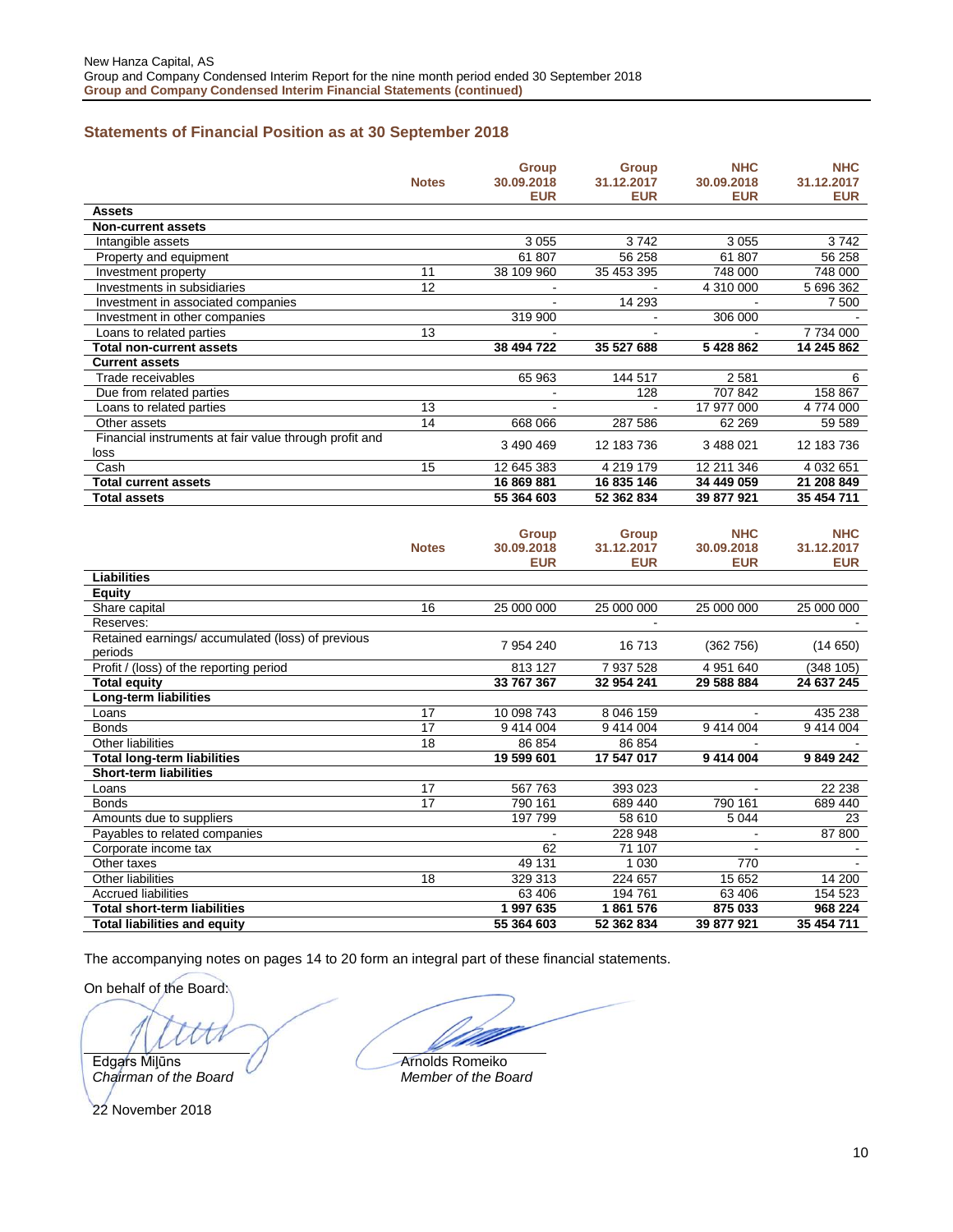## <span id="page-10-0"></span>**Statements of Cash Flows for the nine month period ended 30 September 2018**

|                                                      |              | <b>Group</b>   | <b>Group</b>      | <b>NHC</b>     | <b>NHC</b>     |
|------------------------------------------------------|--------------|----------------|-------------------|----------------|----------------|
|                                                      |              | $01.01.2018 -$ | $01.01.2017 -$    | $01.01.2018 -$ | $01.01.2017 -$ |
|                                                      | <b>Notes</b> | 30.09.2018     | 30.09.2017        | 30.09.2018     | 30.09.2017     |
|                                                      |              | <b>EUR</b>     | <b>EUR</b>        | <b>EUR</b>     | <b>EUR</b>     |
| Cash flows from operating activities                 |              |                |                   |                |                |
| (Loss) / profit of the reporting period before tax   |              | 813 430        | 210 878           | 4 951 640      | (88360)        |
| Adiustments for:                                     |              |                |                   |                |                |
| Depreciation of fixed assets                         |              | 7615           | 3 9 6 0           | 7615           | 3643           |
| Interest income                                      |              | (76352)        | (1296)            | (642 238)      | (170098)       |
| Interest expenses                                    |              | (509 813)      | 118 669           | (346710)       | 5 6 23         |
| Dividend income                                      |              |                |                   | (4 108 120)    |                |
| Profit before changes in working capital             |              | 234 880        | 332 211           | (137813)       | (249 192)      |
| Interest received                                    |              | 33 4 32        | 1 2 9 6           | 33 4 32        | 159 377        |
| (Increase)/ decrease in trade receivables            |              | (258 879)      | (5927533)         | 54 576         | (39547)        |
| Increase/ (decrease) in payables                     |              | 277 691        | 24 265            | 174 047        | (87596)        |
| Interest expenses                                    |              | 164 093        | (110642)          | 989            | (5384)         |
| Corporate income tax paid                            |              | (71675)        | (45662)           |                |                |
| Cash flows from/ (used in) operating activities      |              | 379 541        | (5726065)         | 125 230        | (222342)       |
| Cash flows from investing activities                 |              |                |                   |                |                |
| Acquisition of investment property                   | 11           | (2656565)      | (8511168)         | $\mathbf{r}$   |                |
| Purchase of property, plant and equipment            |              | (38411)        | (75267)           | (38411)        | (66088)        |
| Sale of property, plant and equipment                |              | 25 9 34        |                   | 25 9 34        |                |
| Acquisition of shares in related companies/ net cash |              | (319 900)      | (8 238)           | (306 000)      | (3087500)      |
| paid                                                 |              |                |                   |                |                |
| Sale of shares in associated companies/ net cash     |              | 7500           | $\blacksquare$    | 7500           |                |
| received                                             |              |                |                   |                |                |
| Decrease in contribution to share capital in         |              |                | $\blacksquare$    | 1 386 362      |                |
| associated companies                                 |              |                |                   |                |                |
| Dividends received                                   |              | 6793           | $\blacksquare$    | 4 108 120      |                |
| Loans issued                                         |              |                |                   | (5469000)      | (16675000)     |
| Loans repaid<br>Investments in financial instruments |              | 8 693 267      | 25 705<br>(34182) | 8 695 715      | 9 384 705      |
| Net cash flows generated from/ (used in)             |              |                |                   |                |                |
| investing activities                                 |              | 5718618        | (8603150)         | 8 410 220      | (10443883)     |
| Cash flows from financing activities                 |              |                |                   |                |                |
| Income from equity investments                       |              |                | 10 000 000        |                | 10 000 000     |
| Loans received                                       | 17           | 3 000 000      | 4 000 000         |                |                |
| Loans repaid                                         | 17           | (671955)       |                   | (356 755)      |                |
| Repayment of shareholder loans                       |              |                | (217816)          |                | (16 151)       |
| Net cash flows from financing activities             |              | 2 3 2 8 0 4 5  | 13 782 184        | (356 755)      | 9 983 849      |
| Increase/(decrease) in net cash during the           |              |                |                   |                |                |
| reporting period                                     |              | 8 4 2 6 2 0 4  | (547031)          | 8 178 695      | (682376)       |
| Cash at the beginning of the reporting period        |              | 4 219 179      | 6 544 927         | 4 0 3 2 6 5 1  | 6 503 861      |
| Cash at the end of the reporting period              |              | 12 645 383     | 5 997 896         | 12 211 346     | 5 821 485      |

The accompanying notes on pages 14 to 20 form an integral part of these financial statements.

On behalf of the Board:

*Chairman of the Board Member of the Board*

Edgars Milūns **Arnolds Romeiko**<br>Chairman of the Board **Arnolds** Romeiko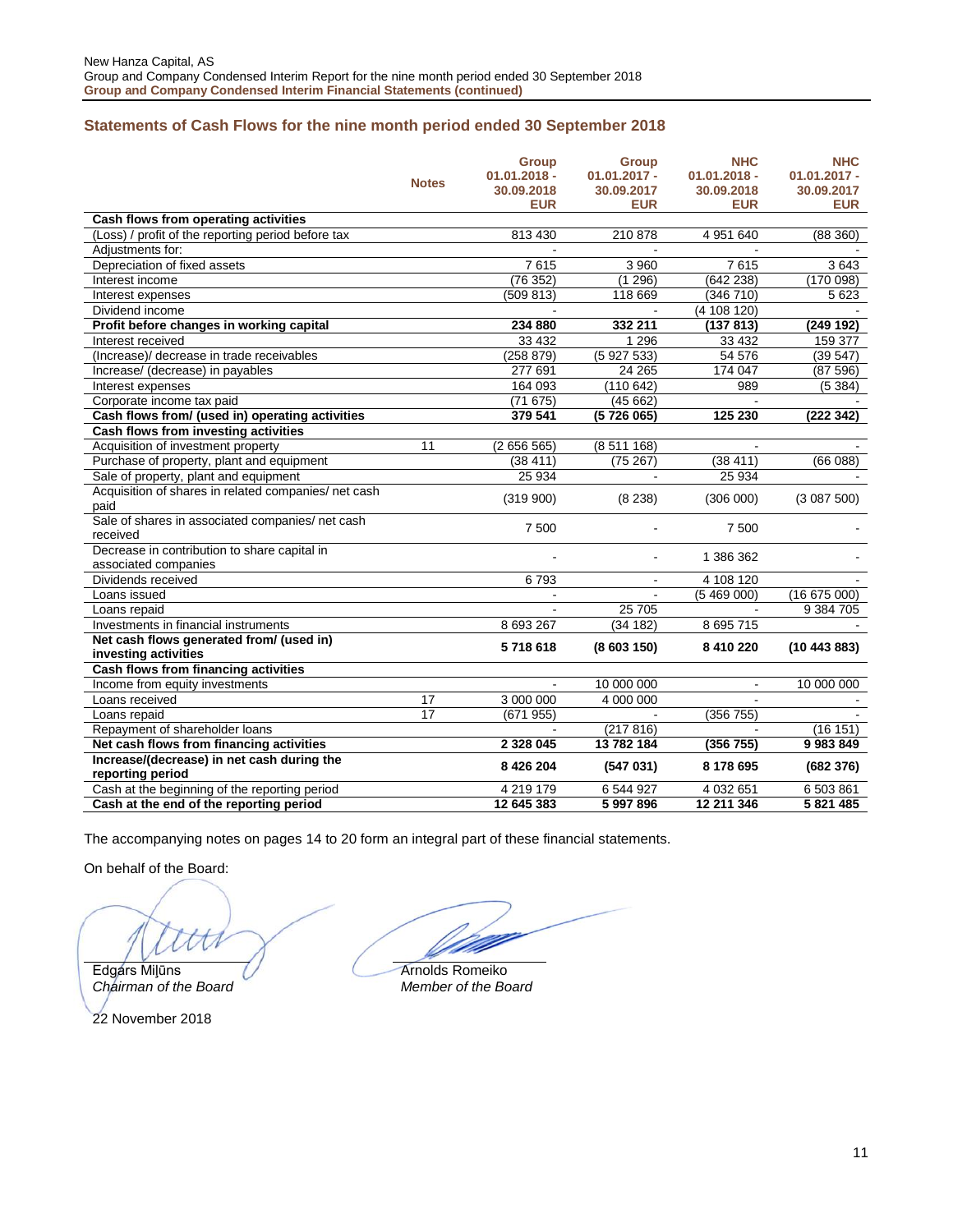## <span id="page-11-0"></span>**Group Statement of Changes to the Shareholders Equity for the nine month period ended 30 September 2018**

|                                                        | <b>Notes</b> | Paid-in<br>share<br>capital | <b>Reserves</b>          | <b>Retained</b><br>earnings/<br><i>(uncovered)</i><br>loss) of<br>previous<br>periods | Profit /<br>(loss) of<br>the<br>reporting<br>period | <b>Total</b><br>capital and<br>reserves |
|--------------------------------------------------------|--------------|-----------------------------|--------------------------|---------------------------------------------------------------------------------------|-----------------------------------------------------|-----------------------------------------|
| At 1 January 2017                                      |              | 15 000 000                  | $\blacksquare$           | (31965)                                                                               | ٠                                                   | 14 968 035                              |
| Total comprehensive income                             |              |                             |                          |                                                                                       |                                                     |                                         |
| Total comprehensive income for the reporting<br>period |              |                             |                          | $\sim$                                                                                | 173 445                                             | 173 445                                 |
| Share issue                                            |              | 10 000 000                  |                          |                                                                                       | $\blacksquare$                                      | 10 000 000                              |
| At 30 September 2017                                   |              | 25 000 000                  | ٠                        | (31965)                                                                               | 173 445                                             | 25 141 480                              |
| At 1 January 2018                                      |              | 25 000 000                  |                          | 7954240                                                                               | $\blacksquare$                                      | 32 954 240                              |
| Total comprehensive income                             |              |                             |                          |                                                                                       |                                                     |                                         |
| Total comprehensive income for the reporting<br>period |              |                             | $\overline{\phantom{a}}$ | $\blacksquare$                                                                        | 813 127                                             | 813 127                                 |
| At 30 September 2018                                   | 16           | 25 000 000                  | $\blacksquare$           | 7954240                                                                               | 813 127                                             | 33 767 367                              |

## <span id="page-11-1"></span>**Company Statement of Changes to the Shareholders Equity for the nine month period ended 30 September 2018**

|                                                        | <b>Notes</b> | Paid-in<br>share<br>capital | <b>Reserves</b> | <b>Retained</b><br>earnings/<br>(uncovered<br>loss) of<br>previous<br>periods | Profit /<br>(loss) of<br>the<br>reporting<br>period | Total<br>capital and<br>reserves |
|--------------------------------------------------------|--------------|-----------------------------|-----------------|-------------------------------------------------------------------------------|-----------------------------------------------------|----------------------------------|
| At 1 January 2017                                      |              | 15 000 000                  | ۰               | (14 650)                                                                      | $\blacksquare$                                      | 14 985 350                       |
| Total comprehensive income                             |              |                             |                 |                                                                               |                                                     |                                  |
| Total comprehensive income for the reporting<br>period |              | $\overline{\phantom{a}}$    | ۰               | $\blacksquare$                                                                | (75106)                                             | (75106)                          |
| Share issue                                            |              | 10 000 000                  | ۰               |                                                                               | ۰                                                   | 10 000 000                       |
| At 30 September 2017                                   |              | 25 000 000                  | ۰               | (14 650)                                                                      | (75 106)                                            | 24 910 244                       |
| At 1 January 2018                                      |              | 25 000 000                  | ۰               | (362 756)                                                                     | ٠                                                   | 24 637 244                       |
| Total comprehensive income                             |              |                             |                 |                                                                               |                                                     |                                  |
| Total comprehensive income for the reporting<br>period |              | ۰                           | ٠               | $\blacksquare$                                                                | 4 951 640                                           | 4 951 640                        |
| At 30 September 2018                                   | 16           | 25 000 000                  | $\blacksquare$  | (362 756)                                                                     | 4 951 640                                           | 29 588 884                       |

The accompanying notes on pages 14 to 20 form an integral part of these financial statements.

On behalf of the Board:

*Chairman of the Board Member of the Board*

Edgars Milūns **Arnolds Romeiko**<br>Chairman of the Board **Arnolds** Member of the Board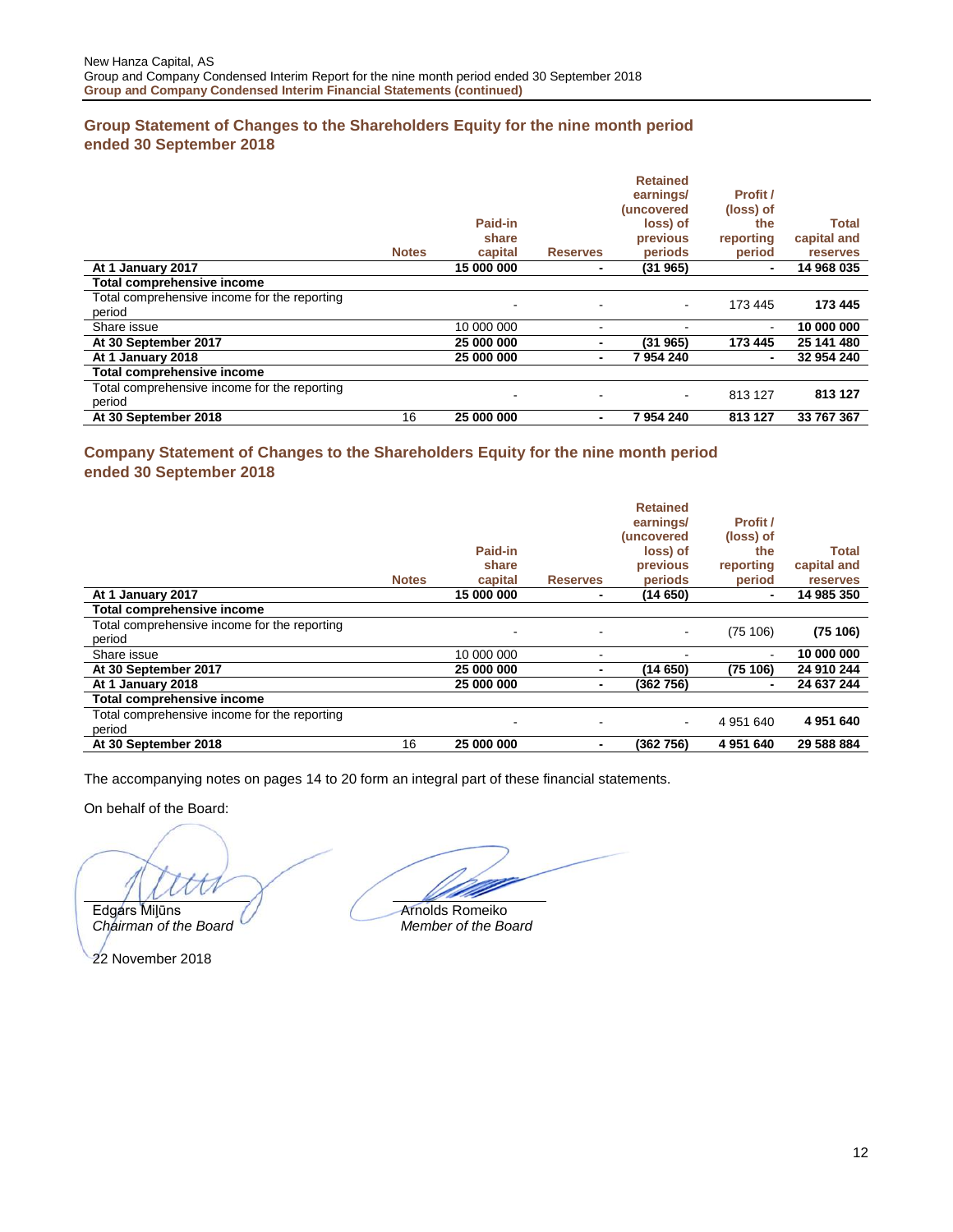## <span id="page-12-0"></span>**Notes to the condensed interim financial statements**

## <span id="page-12-1"></span>**1. The reporting entity and group**

The entity preparing the condensed interim Group consolidated financial statements and the Company separate financial statements New Hanza Capital, AS (the Company or NHC) was registered with the Enterprise Register of the Republic of Latvia on 6 June 2006. The legal address of the Company is Pulkveža Brieža iela 28A, Riga, LV-1045. For information on the Company's ownership structure please refer to page 3. Information on ultimate beneficial owners of the Company largest shareholder is available on the respective shareholder's homepage [www.ablv.com.](https://www.ablv.com/en/about) Since the end of 2015, the Company has been investing its own funds and the funds of third parties in cash generating commercial properties.

The interim condensed Group consolidated and the Company separate financial statements for the period from 1 January 2018 to 30 September 2018 present the financial information of the Company and its subsidiaries (the Group). In line with applicable requirements, these interim condensed consolidated financial statements for the period from 1 January 2018 to 30 September 2018 include the Company's interim condensed separate financial statements. The Company is the Group parent company.

#### **The Group consists of the following companies:**

New Hanza Capital, AS – the Company owns two commercial premises on Elizabetes iela 21A, Riga, leased to long term tenants.

NHC 1, SIA was registered in the Latvian Enterprise Register on 9 September 2009. The legal address of the company is Pulkveža Brieža iela 28A, Riga, LV-1045. NHC 1, SIA line of business is renting and operating of own or leased real estate. 100% of shares of NHC 1, SIA were acquired by the Company and included in the Group on 21 January 2016. NHC 1, SIA owns an office building at Tehnikas iela 3, Riga International Airport in Mārupe district, which is leased out to Air Baltic Corporation, AS.

NHC 2, SIA was registered in the Latvian Enterprise Register on 25 January 2016. The legal address of the company is Pulkveža Brieža iela 28A, Riga, LV-1045. NHC 2, SIA line of business is renting and operating of own or leased real estate. The Company holds 100% of share capital of NHC 2, SIA and it is included in the Group. NHC 2, SIA owns office buildings in Riga, in the territory of the former State Electrotechnical Factory (VEF), Brīvības gatve 214B, Brīvības gatve 214M, Bērzaunes iela 1 and Bērzaunes iela 7. The aforementioned office premises are rented out under short term and long term lease agreements.

NHC 3, SIA was registered in the Latvian Enterprise Register on 20 May 2016. The legal address of the company is Pulkveža Brieža iela 28A, Riga, LV-1045. NHC 3, SIA line of business is renting and operating of own or leased real estate. The Company holds 100% of share capital of NHC 3, SIA and it is included in the Group. NHC 3, SIA owns an office and warehouse complex, located in *Piepilsētas*, Krustkalni, Ķekavas pagasts, Ķekavas novads. The complex is rented out on a long-term basis.

NHC 4, SIA was registered in the Latvian Enterprise Register on 15 November 2016. The legal address of the company is Pulkveža Brieža iela 28A, Riga, LV-1045. NHC 4, SIA line of business is renting and operating of own or leased real estate. The Company holds 100% of share capital of NHC 4, SIA and it is included in the Group. NHC 4, SIA owns a warehouse complex in Riga, Maskavas iela 462 and Maskavas iela 464A. The complex is rented out on a long-term basis.

NHC 6, SIA was registered with the Enterprise Register of Latvia on 15 November 2016. The legal address of the company is Pulkveža Brieža iela 28A, Riga, LV-1045. NHC 6, SIA line of business is renting and operating of own or leased real estate. The Company holds 100% of share capital of NHC 6, SIA and this company is included in the Group. During the reporting period NHC 6, SIA did not own any real estate.

## <span id="page-12-2"></span>**2. Accounting principles**

These Group and Company condensed interim financial statements were prepared in accordance with International Accounting Standard 34 "Interim Financial Reporting" as adopted by the European Union on a going concern basis.

These Group and Company condensed interim financial statements cover the 9 months from 1 January 2018 to 30 September 2018. The accounting methods are consistently applied by all companies within the Group.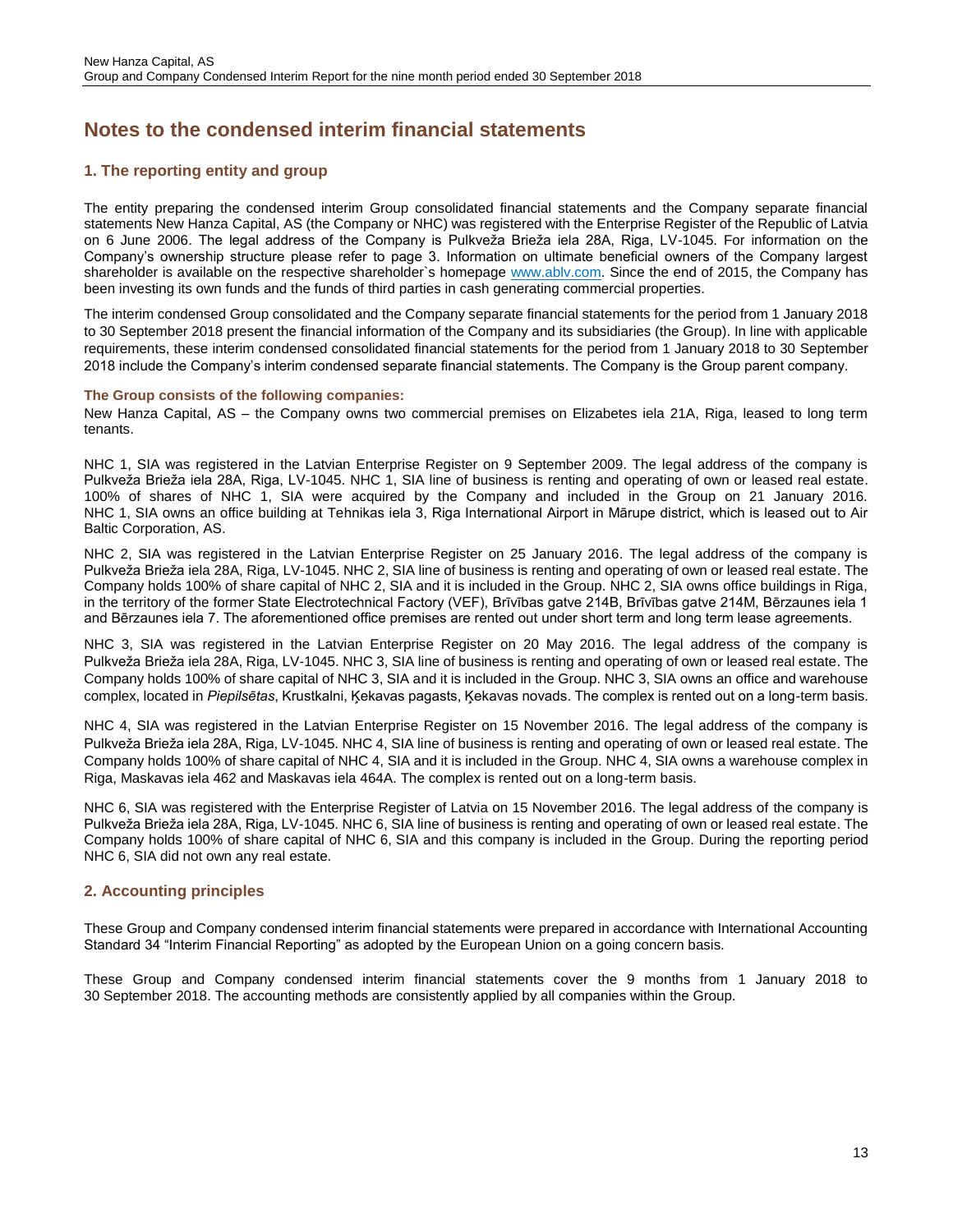## <span id="page-13-0"></span>**3. Estimates and judgments**

The preparation of financial statements requires management to make judgements and estimates that affect the application of accounting policies and the reported amounts of assets and liabilities, income and expense. The actual results may differ from these estimates. The estimates and underlying assumptions are reviewed on an ongoing basis. Changes in accounting estimates are recognized in the period in which the estimates are revised and in any future periods affected.

#### **The key judgments and estimates are:**

#### **a) Valuation of investment property**

Land and buildings held to earn rental income are classified as investment property and are measured at fair value, with any changes in fair value recognised as profit or loss in the statement of comprehensive income. Investment property is valued by an external certified appraiser at least once a year (refer to Note 11 - Investment property). In cases where specific assumptions of the external appraiser are not deemed to be acceptable, there may be internal value corrections.

#### **b) Business combination vs acquisition of assets**

The Group acquires investment property with effective rent agreements. In order to establish whether the acquired investment property qualifies as a business, the Group performs an analysis based on the criteria laid down in IFRS 3 Business Combinations. It has been determined by the management during reporting period that the acquired investment properties do not qualify as businesses as these properties were acquired with rent agreements but without any agreements that determine processes such as real estate management.

#### **c) Recognition of investment property**

The Group recognizes Investment property after the title to the property has been registered in the Land Register or the act of acceptance and transfer of the property has been approved.

#### **d) Determining fair value of financial instruments**

The fair value of financial assets is determined based on external documents such as investment portfolio overviews issued by credit institutions and information available on NASDAQ Riga website regarding the market value of financial assets.

#### <span id="page-13-1"></span>**4. Consolidation**

These interim condensed consolidated financial statements include New Hanza Capital, AS and all subsidiaries and associated companies controlled by New Hanza Capital, AS (the Group parent company). Control exists when the Group has the power, directly or indirectly, to govern the financial and operating policies of an enterprise so as to obtain benefits from its activities. The financial statements of subsidiaries are included in the consolidated financial statements from the date that control effectively commences until the date that control effectively ceases. Detailed information on Company subsidiaries is disclosed in Note 12 and Note 19.

Intra-group balances and transactions, and any unrealised gains arising from intra-group transactions, are eliminated upon consolidation. Unrealised losses are eliminated in the same way as unrealised gains except that they are only eliminated to the extent that there is no evidence of impairment.

## <span id="page-13-2"></span>**5. Cash**

All amounts in these condensed interim financial statements are expressed in the Latvian national currency – euro (EUR). Euro is the Group's accounting and functional currency. There were no transactions in foreign currencies during the reporting period.

#### <span id="page-13-3"></span>**6. Subsequent events**

These interim condensed financial statements reflect subsequent events that provide evidence of circumstances that existed at the end of the reporting period (adjusting events). Where the nature of subsequent events is other than adjusting, they are disclosed in the notes to the interim condensed financial statements only if they are significant.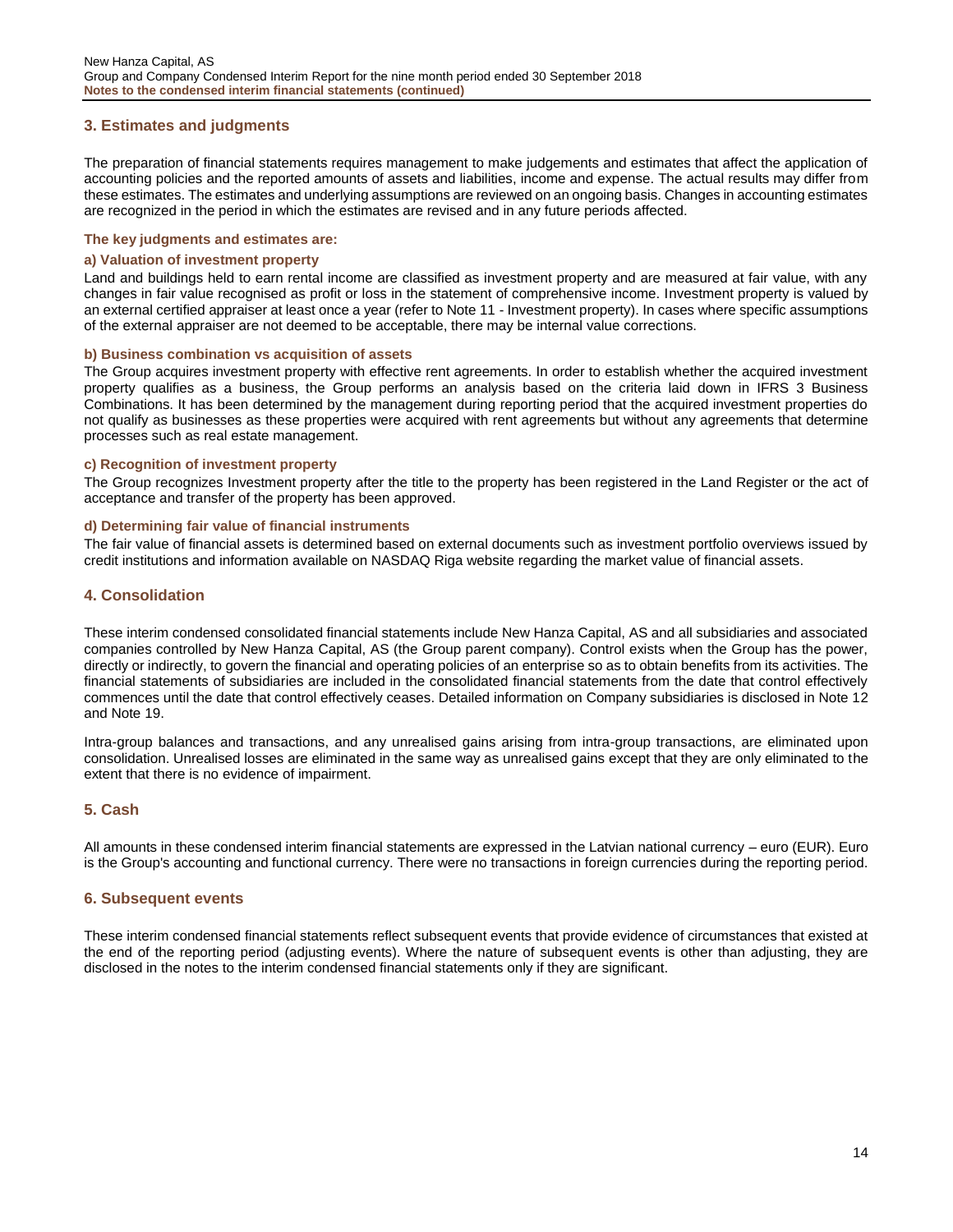#### <span id="page-14-0"></span>**7. Revenue**

|                                              | <b>Group</b>   | <b>Group</b>   | <b>NHC</b>     | <b>NHC</b>     |
|----------------------------------------------|----------------|----------------|----------------|----------------|
|                                              | $01.01.2018 -$ | $01.01.2017 -$ | $01.01.2018 -$ | $01.01.2017 -$ |
|                                              | 30.09.2018     | 30.09.2017     | 30.09.2018     | 30.09.2017     |
|                                              | <b>EUR</b>     | <b>EUR</b>     | <b>EUR</b>     | <b>EUR</b>     |
| Income from lease and management of premises | 2 767 311      | 861 375        | 32 071         | 58 570         |
| Other revenue                                | 84 303         | 32 291         | 938 086        | 45 100         |
| <b>Total</b>                                 | 2851614        | 893 666        | 970 157        | 103 670        |

Revenue represents income generated during the reporting period from the Group's primary activities – renting and operating of own or leased real estate, net of value added tax.

## <span id="page-14-1"></span>**8. Operating expenses**

|                                    | Group          | Group          | <b>NHC</b>     | <b>NHC</b>     |
|------------------------------------|----------------|----------------|----------------|----------------|
|                                    | $01.01.2018 -$ | $01.01.2017 -$ | $01.01.2018 -$ | $01.01.2017 -$ |
|                                    | 30.09.2018     | 30.09.2017     | 30.09.2018     | 30.09.2017     |
|                                    | <b>EUR</b>     | <b>EUR</b>     | <b>EUR</b>     | EUR            |
| Maintenance of buildings           | 606 946        | 93 817         | ۰              | 2 3 2 6        |
| Other operating expenses           | 354 149        | 28 833         | 12 2 2 1       | 4555           |
| Transaction due diligence expenses | 166 734        | 122 680        | 50 129         | 80 074         |
| Personnel expenses                 | 114 529        | 44 581         | 114 529        | 44 581         |
| Total                              | 1 242 358      | 289 911        | 176 879        | 131 536        |

## <span id="page-14-2"></span>**9. Administrative expenses**

|                               | Group          | Group          | <b>NHC</b>     | <b>NHC</b>     |
|-------------------------------|----------------|----------------|----------------|----------------|
|                               | $01.01.2018 -$ | $01.01.2017 -$ | $01.01.2018 -$ | $01.01.2017 -$ |
|                               | 30.09.2018     | 30.09.2017     | 30.09.2018     | 30.09.2017     |
|                               | <b>EUR</b>     | <b>EUR</b>     | <b>EUR</b>     | <b>EUR</b>     |
| Personnel expenses            | 150 183        | 159 414        | 150 183        | 159 414        |
| Professional services         | 107 966        | 63 845         | 34 149         | 28 840         |
| Other administrative expenses | 57 073         | 15 153         | 48 076         | 11 316         |
| <b>Total</b>                  | 315 222        | 238 412        | 232 408        | 199 570        |

## <span id="page-14-3"></span>**10. Interest and similar expenses**

|                                  | <b>Group</b>   | <b>Group</b>   | <b>NHC</b>     | <b>NHC</b>     |
|----------------------------------|----------------|----------------|----------------|----------------|
|                                  | $01.01.2018 -$ | $01.01.2017 -$ | $01.01.2018 -$ | $01.01.2017 -$ |
|                                  | 30.09.2018     | 30.09.2017     | 30.09.2018     | 30.09.2017     |
|                                  | <b>EUR</b>     | <b>EUR</b>     | <b>EUR</b>     | <b>EUR</b>     |
| Coupon payments for issued bonds | 345 721        | $\blacksquare$ | 345 721        |                |
| Interest expenses on loans       | 164 092        | 118 669        | 989            | 5623           |
| <b>Total</b>                     | 509 813        | 118 669        | 346 710        | 5623           |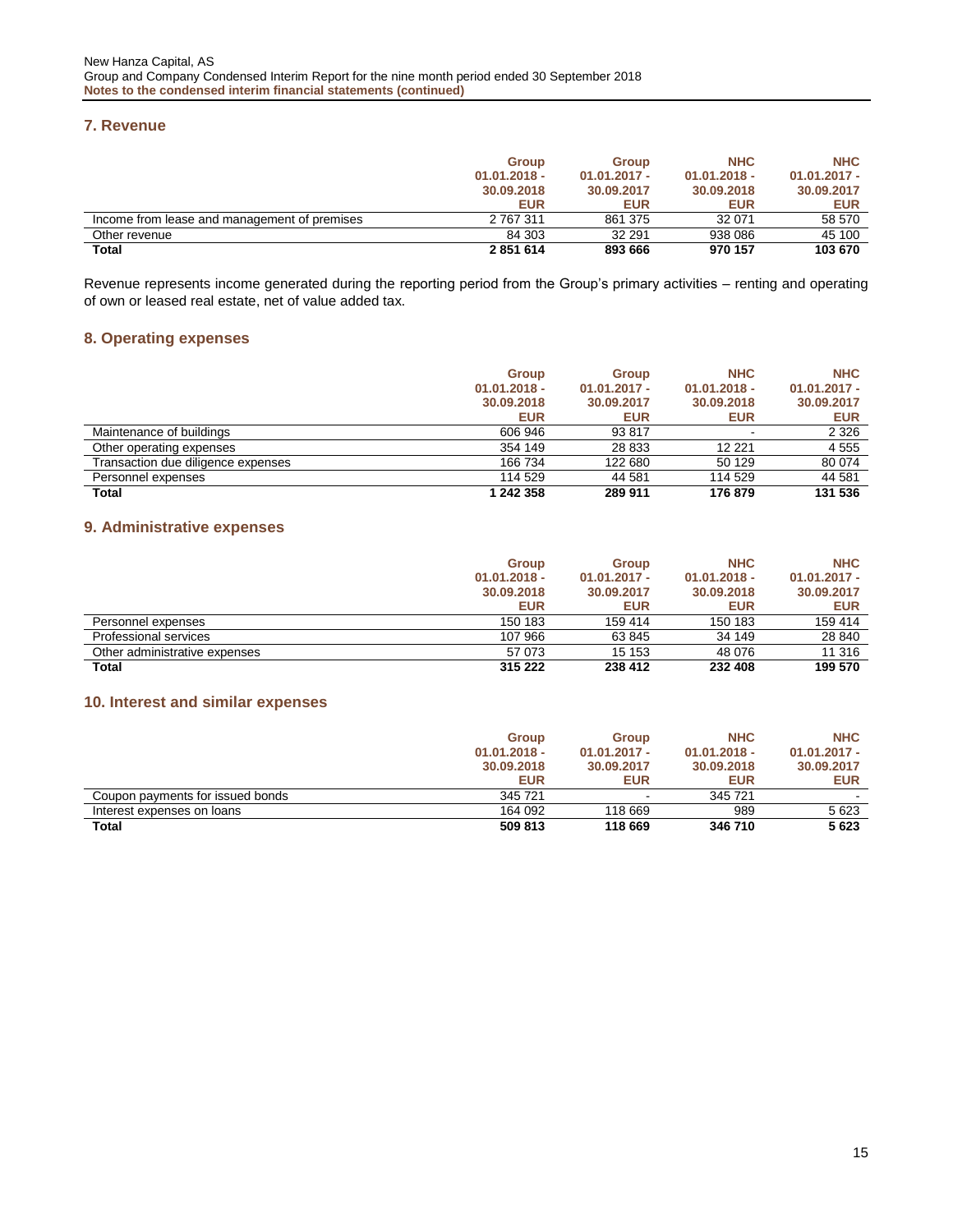## <span id="page-15-0"></span>**11. Investment properties**

The fair value of the Group's investment properties is determined in the fourth quarter of every year or more often if the Group becomes aware of material changes in the quality of long-term investments or a loss event. Fair values of investment properties may be determined also by reference to prior appraisals not older than 12 months from the valuation date.

| <b>Group</b>                                                                                    | <b>Investment property</b> |
|-------------------------------------------------------------------------------------------------|----------------------------|
|                                                                                                 | <b>EUR</b>                 |
| At 31 December 2016                                                                             | 13 143 000                 |
| Acquisition                                                                                     | 14 249 749                 |
| Revaluation result recognized in profit or loss as a gain on revaluation of investment property | 8 060 646                  |
| At 31 December 2017                                                                             | 35 453 395                 |
| Acquisition                                                                                     | 2 656 565                  |
| At 30 September 2018                                                                            | 38 109 960                 |
|                                                                                                 |                            |
| <b>NHC</b>                                                                                      | <b>Investment property</b> |
|                                                                                                 | <b>EUR</b>                 |
| At 31 December 2016                                                                             | 748 000                    |
| Revaluation result recognized in profit or loss as a gain on revaluation of investment property |                            |
| At 31 December 2017                                                                             | 748 000                    |
| At 30 September 2018                                                                            | 748 000                    |

## <span id="page-15-1"></span>**12. Investments in subsidiaries**

|                                                     | <b>EUR</b>  |
|-----------------------------------------------------|-------------|
| Balance as at 31.12.2016                            | 2616362     |
| Contributions to other share capital                | 3 080 000   |
| Balance as at 31.12.2017                            | 5696362     |
| Elimination of contributions to other share capital | (10000)     |
| Decrease in contributions to other share capital    | (2 100 000) |
| Increase in contributions to other share capital    | 723 638     |
| <b>Balance as at 30.09.2018</b>                     | 4 310 000   |

|                     | <b>Number of shares</b> | Investment<br>carrying amount as | <b>Subsidiary equity</b><br>value as at | <b>Profit/loss of the</b><br>subsidiary in the |
|---------------------|-------------------------|----------------------------------|-----------------------------------------|------------------------------------------------|
| <b>Company name</b> | as at 30,09,2018        | at 30.09.2018                    | 30.09.2018                              | reporting period                               |
|                     | $\%$                    | <b>EUR</b>                       | <b>EUR</b>                              | <b>EUR</b>                                     |
| NHC 1, SIA          | 100                     | 500 000                          | 728 049                                 | 208 049                                        |
| NHC 2, SIA          | 100                     | 2 000 000                        | 2 3 5 1 7 3 4                           | (45233)                                        |
| NHC 3, SIA          | 100                     | 700 000                          | 2 085 496                               | 290 869                                        |
| NHC 4, SIA          | 100                     | 1 100 000                        | 3 3 2 1 5 4 0                           | 221 540                                        |
| NHC 6, SIA          | 100                     | 10 000                           | 1 664                                   | (2378)                                         |
| <b>Total</b>        |                         | 4 310 000                        | 8 488 483                               | 672847                                         |

|                     |                         | <b>Investment</b>  | <b>Subsidiary equity</b> | <b>Profit/loss of the</b> |
|---------------------|-------------------------|--------------------|--------------------------|---------------------------|
|                     | <b>Number of shares</b> | carrying amount as | value as at              | subsidiary in the         |
| <b>Company name</b> | as at 31.12.2017        | at 31.12.2017      | 31.12.2017               | reporting period          |
|                     | $\%$                    | <b>EUR</b>         | <b>EUR</b>               | <b>EUR</b>                |
| NHC 1, SIA          | 100                     | 1 276 362          | 2 217 878                | 789 630                   |
| NHC 2, SIA          | 100                     | 2 000 000          | 3 509 609                | 523 125                   |
| NHC 3, SIA          | 100                     | 300 000            | 2 394 627                | 1 199 678                 |
| NHC 4, SIA          | 100                     | 1 100 000          | 5 897 600                | 4 798 252                 |
| NHC 5, SIA          | 100                     | 10 000             | (17 191)                 | (26 539)                  |
| NHC 6, SIA          | 100                     | 10 000             | 4 0 4 2                  | (5,306)                   |
| <b>Total</b>        |                         | 5 696 362          | 14 006 565               | 8 278 840                 |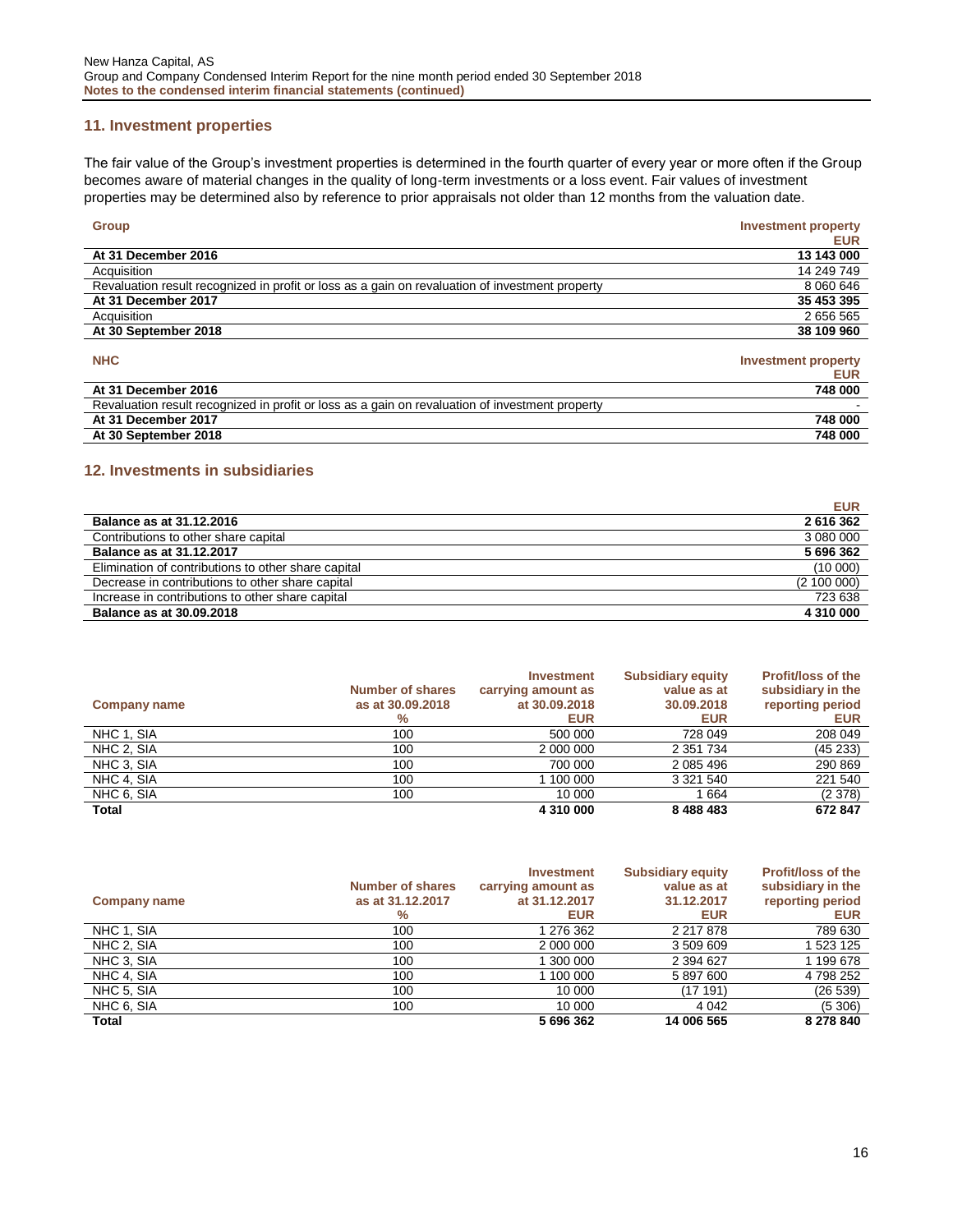## <span id="page-16-0"></span>**13. Loans to subsidiaries**

|                              | <b>Group</b>   | <b>Group</b>             | <b>NHC</b> | <b>NHC</b> |
|------------------------------|----------------|--------------------------|------------|------------|
|                              | 30.09.2018     | 31.12.2017               | 30.09.2018 | 31.12.2017 |
|                              | <b>EUR</b>     | <b>EUR</b>               | <b>EUR</b> | <b>EUR</b> |
| Long term                    |                |                          |            |            |
| <b>Loans to subsidiaries</b> | -              | -                        |            | 7734000    |
| NHC 1. SIA                   |                |                          |            | 387 000    |
| NHC 2, SIA                   | $\blacksquare$ | $\overline{\phantom{a}}$ |            | 6445000    |
| NHC 3. SIA                   | $\blacksquare$ | $\overline{\phantom{a}}$ |            | 902 000    |
| Short term                   |                |                          |            |            |
| <b>Loans to subsidiaries</b> | -              |                          | 17 977 000 | 4774 000   |
| NHC1. SIA                    | -              | -                        | 2 070 000  |            |
| NHC 2, SIA                   | -              |                          | 9 863 000  |            |
| NHC 3, SIA                   | ۰              | ۰.                       | 1 502 000  |            |
| NHC 4, SIA                   | -              | -                        | 4 542 000  | 4 744 000  |
| <b>Total</b>                 |                |                          | 17 977 000 | 12 508 000 |

Loans to related companies include loans to subsidiaries disclosed as credit lines. The loans are unsecured.

#### <span id="page-16-1"></span>**14. Other assets**

|                                 | <b>Group</b> | <b>Group</b> | <b>NHC</b> | <b>NHC</b> |
|---------------------------------|--------------|--------------|------------|------------|
|                                 | 30.09.2018   | 31.12.2017   | 30.09.2018 | 31.12.2017 |
|                                 | <b>EUR</b>   | <b>EUR</b>   | <b>EUR</b> | <b>EUR</b> |
| Advance payment for real estate | 250 000      |              |            |            |
| Accrued income                  | 169 776      | 156 871      |            |            |
| Deferred expenses               | 131 959      | 84 197       | 46 615     | 45 218     |
| Advance payments                | 71 255       |              |            |            |
| Taxes                           | 44 208       | 39 543       | 14 786     | 14 371     |
| Other assets                    | 868          | 6975         | 868        |            |
| <b>Total</b>                    | 668 066      | 287 586      | 62 269     | 59 589     |

## <span id="page-16-2"></span>**15. Cash**

|                                                           | <b>Group</b> | <b>Group</b> | <b>NHC</b> | <b>NHC</b>    |
|-----------------------------------------------------------|--------------|--------------|------------|---------------|
|                                                           | 30.09.2018   | 31.12.2017   | 30.09.2018 | 31.12.2017    |
|                                                           | <b>EUR</b>   | <b>EUR</b>   | <b>EUR</b> | <b>EUR</b>    |
| Balances on bank accounts: ABLV Bank, AS in liquidation * | 12 091 003   | 4 160 289    | 12 056 904 | 4 0 3 2 6 5 1 |
| Balances on bank accounts: Other                          | 554 380      | 58 890       | 154 442    |               |
| <b>Total</b>                                              | 12 645 383   | 4 219 179    | 12 211 346 | 4 032 651     |

\*The Board expects to fully recover the Group funds held at accounts with ABLV Bank, AS in liquidation.

#### <span id="page-16-3"></span>**16. Share capital**

|                                | <b>Group</b> |            | <b>Group</b> |            | <b>NHC</b> |            | <b>NHC</b> |            |
|--------------------------------|--------------|------------|--------------|------------|------------|------------|------------|------------|
|                                |              | 30.09.2018 |              | 31.12.2017 |            | 30.09.2018 |            | 31.12.2017 |
|                                | $\%$         | <b>EUR</b> | $\%$         | <b>EUR</b> | %          | <b>EUR</b> | %          | <b>EUR</b> |
| ABLV Bank, AS in liquidation   | 88           | 22 000 000 | 88           | 22 000 000 | 88         | 22 000 000 | 88         | 22 000 000 |
| PREMIUM FINANCE GROUP, SIA     |              | 500 000    | 6            | 500 000    | 6          | 500 000    |            | 500 000    |
| Cassandra Holding Company, SIA |              | 500 000    | 6            | 500 000    | 6          | 500 000    |            | 500 000    |
| Total                          |              | 25 000 000 |              | 25 000 000 |            | 25 000 000 |            | 25 000 000 |

As at 31 December 2017 share capital amounted to EUR 25 000 000 and consisted of 25 000 000 shares with nominal value of EUR 1. All shares are fully paid. As at 30 September 2018 the share capital amounts to EUR 25 000 000 representing 25 000 000 shares with nominal value of EUR 1. All shares are fully paid.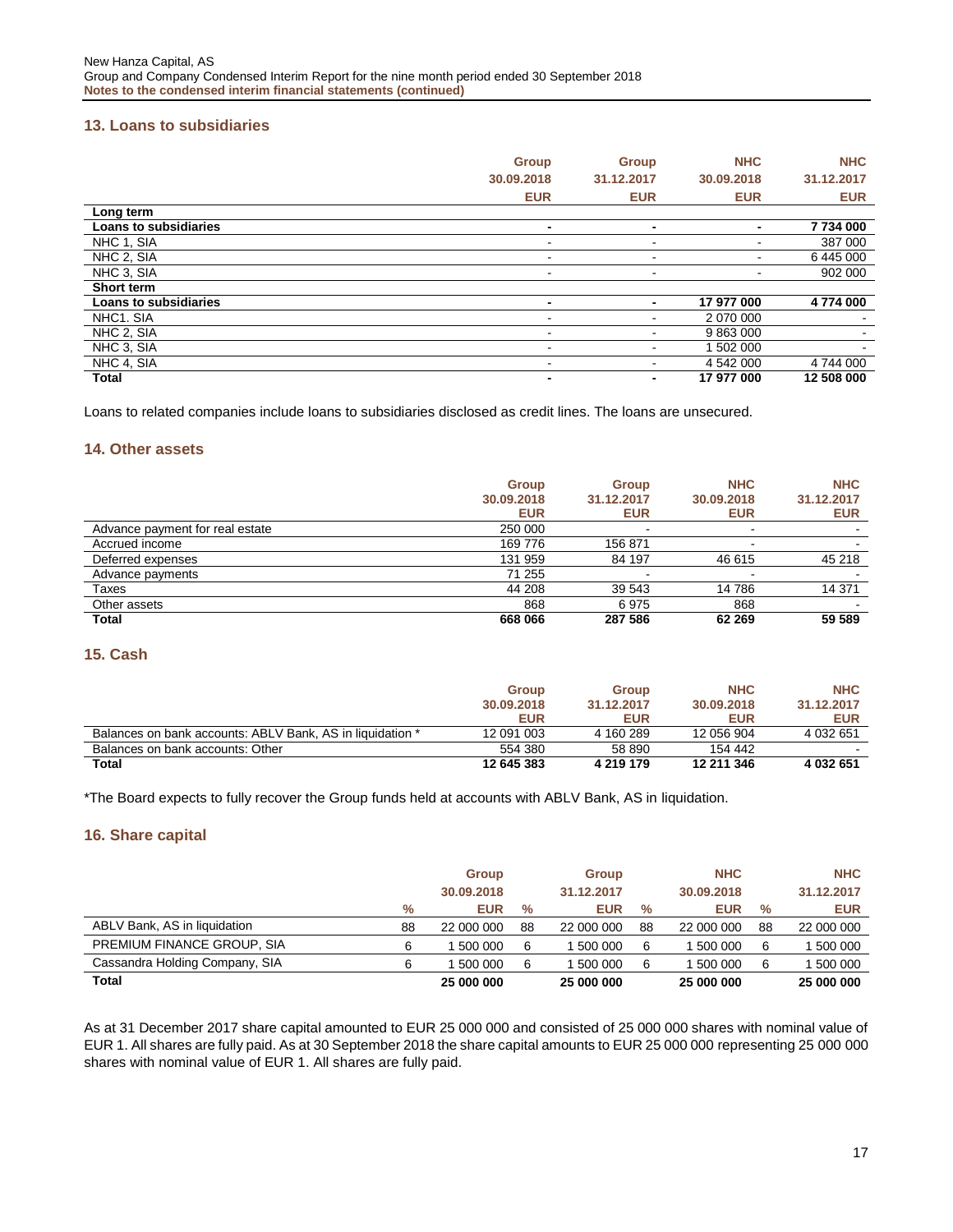## <span id="page-17-0"></span>**17. Loans and bonds**

|                                                                 | Group      | <b>Group</b> | <b>NHC</b> | <b>NHC</b> |
|-----------------------------------------------------------------|------------|--------------|------------|------------|
|                                                                 | 30.09.2018 | 31.12.2017   | 30.09.2018 | 31.12.2017 |
|                                                                 | <b>EUR</b> | <b>EUR</b>   | <b>EUR</b> | <b>EUR</b> |
| Long term loans from credit institutions                        | 10 098 743 | 8 046 159    |            | 435 238    |
| Issued debt securities (bonds)*                                 | 9 414 004  | 9 414 004    | 9 414 004  | 9 414 004  |
| <b>Total long term loans</b>                                    | 19 512 747 | 17 460 163   | 9 414 004  | 9 849 242  |
| Short-term part of long-term loans from credit institutions     | 567 763    | 381 501      |            | 21 914     |
| Short term part of issued debt securities (bonds)*              | 585 996    | 585 996      | 585 996    | 585 996    |
| Accrued interest on long term loans                             |            | 11 522       |            | 324        |
| Accrued liabilities for coupon interest payments on issued debt | 204 165    | 103 444      | 204 165    | 103 444    |
| securities (bonds)*                                             |            |              |            |            |
| <b>Total short-term-loans</b>                                   | 1 357 924  | 1 082 463    | 790 161    | 711 678    |
| Total long and short term loans                                 | 20 870 671 | 18 542 626   | 10 204 165 | 10 560 920 |
|                                                                 |            |              |            |            |
| <b>Changes in loans</b>                                         | 30.09.2018 | 31.12.2017   | 30.09.2018 | 31.12.2017 |
| At the beginning of the reporting period                        | 18 542 626 | 4743827      | 10 560 920 | 479 025    |
| Loans received                                                  | 3 000 000  | 4 000 000    |            |            |
| Loans repaid                                                    | 762 445    | 316 167      | 457 152    | 21 592     |
| Changes in accrued loan and coupon interest liabilities         | 90 490     | 114 966      | 100 397    | 103 487    |
| Debt securities (bonds) issued*                                 |            | 10 000 000   |            | 10 000 000 |
| At the end of the reporting period                              | 20 870 671 | 18 542 626   | 10 204 165 | 10 560 920 |
|                                                                 |            |              |            |            |
| Loans by category of lender                                     | 30.09.2018 | 31.12.2017   | 30.09.2018 | 31.12.2017 |
| Related credit institutions                                     | 4 100 589  | 4 631 329    |            | 457 476    |
| Other credit institutions                                       | 6 5 65 917 | 3 807 853    |            |            |
| Debt securities (bonds) issued*                                 | 10 204 165 | 10 103 444   | 10 204 165 | 10 103 444 |
| <b>Total loans</b>                                              | 20 870 671 | 18 542 626   | 10 204 165 | 10 560 920 |
|                                                                 |            |              |            |            |
| <b>Loans by maturity</b>                                        | 30.09.2018 | 31.12.2017   | 30.09.2018 | 31.12.2017 |
| < 1 year (short term part of long term loans)                   | 1 357 924  | 1 082 463    | 790 161    | 711 678    |
| $1 - 5$ years                                                   | 19 512 747 | 17 460 163   | 9 414 004  | 9 849 242  |
| > 5 years                                                       |            |              |            |            |
| <b>Total loans</b>                                              | 20 870 671 | 18 542 626   | 10 204 165 | 10 560 920 |

Loan agreements specify that the interest coverage ratio and the LTV ratio should be calculated on a quarterly basis. The Group companies comply with the thresholds set for these ratios and the loan covenants.

\* The bonds were issued in EUR and the total nominal value of the issue was EUR 10 000 000, the nominal value of a bond is EUR 1 000. The annual interest rate is fixed at 4.9% and coupon payments are made twice a year. Initial placement price: 100% of the face value. The issue date is 16 October 2017, and the maturity date is 16 October 2022. The issuer may exercise the call option prematurely. On 19 October 2017, the bonds were admitted to the regulated market —the Baltic Bond List of Nasdaq Riga (ISIN LV0000802312).

## <span id="page-17-1"></span>**18. Other liabilities**

|                                         | <b>Group</b><br>30.09.2018<br><b>EUR</b> | <b>Group</b><br>31.12.2017<br><b>EUR</b> | <b>NHC</b><br>30.09.2018<br><b>EUR</b> | <b>NHC</b><br>31.12.2017<br><b>EUR</b> |
|-----------------------------------------|------------------------------------------|------------------------------------------|----------------------------------------|----------------------------------------|
| Long term                               |                                          |                                          |                                        |                                        |
| Security deposits received from tenants | 86 854                                   | 86 854                                   | $\sim$                                 | $\sim$                                 |
| Short term                              |                                          |                                          |                                        |                                        |
| Security deposits received from tenants | 327 861                                  | 224 657                                  | 14 200                                 | 14 200                                 |
| Advance payments received               | 452                                      |                                          | 1 4 5 2                                |                                        |
| Total                                   | 416 167                                  | 311 511                                  | 15 652                                 | 14 200                                 |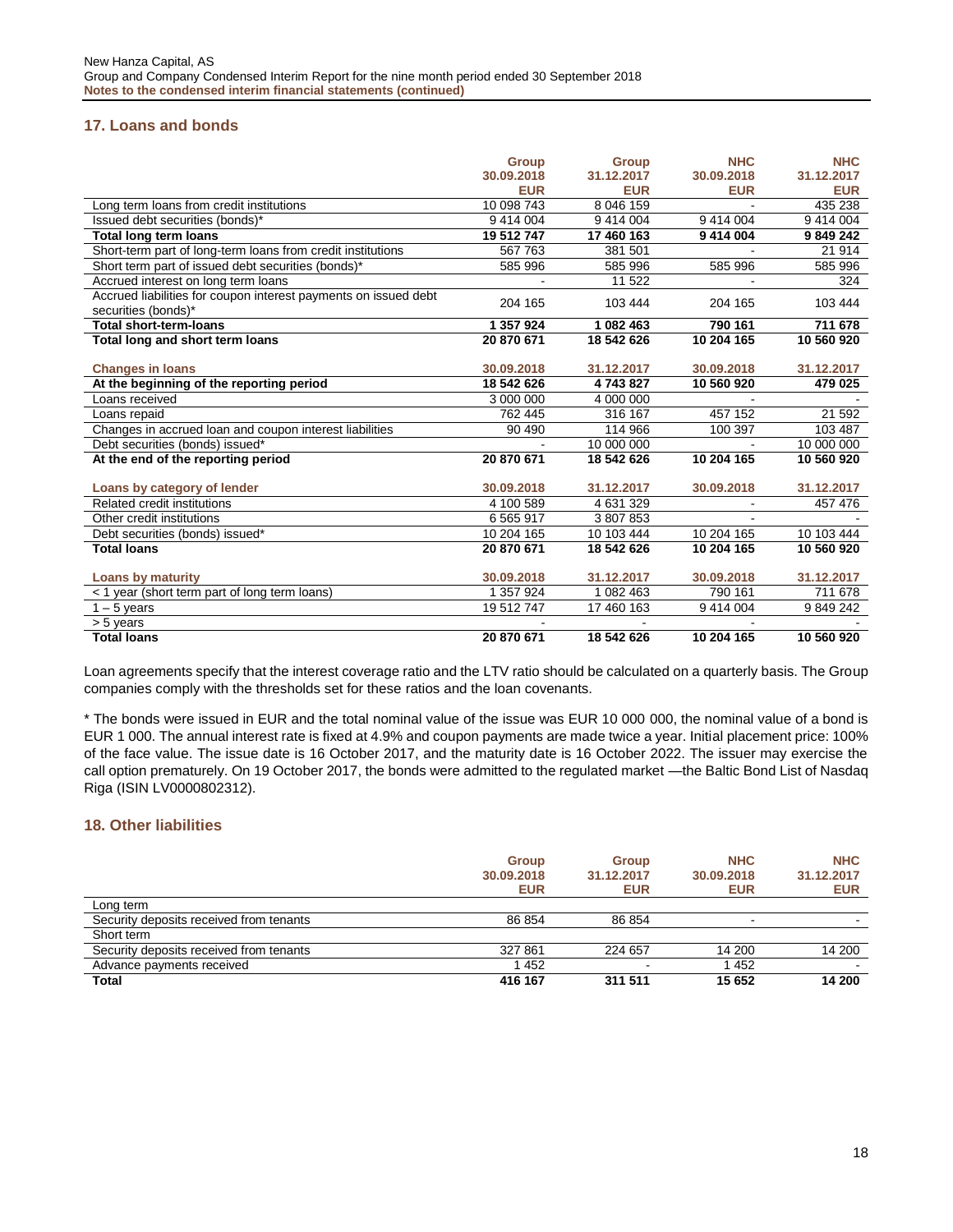## <span id="page-18-0"></span>**19. Operating segments**

The operating activities of the Group are analysed by the Board of the Company on the level of individual group companies. The operating income represents revenue generated from lease of premises and management services.

The subsidiaries do not employ any staff and professional services are outsourced. The Company has agreements in place with its subsidiaries concerning management services. These management services include strategic management, day-to-day management and supervision of investments. Compensation for the management services is set on an arm's length basis.

| 30.09.2018<br><b>Assets</b>                       | 31.12.2017   |
|---------------------------------------------------|--------------|
| <b>EUR</b>                                        | <b>EUR</b>   |
| <b>NHC</b><br>39 877 921                          | 35 454 711   |
| NHC <sub>1</sub><br>7 069 967                     | 6 950 207    |
| NHC <sub>2</sub><br>12 847 568                    | 10 334 866   |
| NHC <sub>3</sub><br>7 345 954                     | 7 297 145    |
| NHC <sub>4</sub><br>11 216 057                    | 10 659 790   |
| Other<br>978                                      | 33 239       |
| Eliminated intra-group transactions<br>(22994842) | (18 367 124) |
| 55 364 603<br>Total                               | 52 362 834   |
|                                                   |              |
| <b>Liabilities</b><br>30.09.2018                  | 31.12.2017   |
| <b>EUR</b>                                        | <b>EUR</b>   |
| <b>NHC</b><br>10 289 037                          | 10 817 466   |
| NHC 1<br>6 341 918                                | 4 732 329    |
| NHC <sub>2</sub><br>10 495 834                    | 6 825 257    |
| NHC <sub>3</sub><br>5 260 458                     | 4 902 518    |
| NHC <sub>4</sub><br>7894517                       | 4762190      |
| Other<br>314                                      | 39 595       |
| (18684842)<br>Eliminated intra-group transactions | (12 670 762) |
| <b>Total</b><br>21 597 236                        | 19 408 593   |

#### **Profit or Loss Statement for the period from 01.01.2018- 30.09.2018**

|                                                                                  |            |                  |                  |                  |                  |                | <b>Eliminated</b><br>upon<br>consolida- |              |
|----------------------------------------------------------------------------------|------------|------------------|------------------|------------------|------------------|----------------|-----------------------------------------|--------------|
|                                                                                  | <b>NHC</b> | NHC <sub>1</sub> | NHC <sub>2</sub> | NHC <sub>3</sub> | NHC <sub>4</sub> | <b>Other</b>   | tion                                    | <b>Total</b> |
| Net sales (external)                                                             | 116 374    | 373 760          | 953 246          | 542 774          | 865 460          |                |                                         | 2 851 614    |
| Net sales (internal)                                                             | 853783     |                  |                  | $\blacksquare$   |                  |                | (853 783)                               |              |
| Operating expenses                                                               | (176 879)  | (18754)          | (589 503)        | (91135)          | (329 192)        | (36 895)       |                                         | (1242358)    |
| <b>Gross profit</b>                                                              | 793 278    | 355 006          | 363743           | 451 639          | 536 268          | (36 895)       | (853 783)                               | 1 609 256    |
| Administrative<br>expenses                                                       | (232 408)  | (32374)          | (86 896)         | (37040)          | (53031)          | (3618)         | 130 145                                 | (315 222)    |
| Other operating<br>income                                                        | 55 526     |                  | 13 640           | 1 1 0 7          | 1 1 2 9          |                | (6793)                                  | 64 609       |
| Other operating<br>expenses                                                      | (68, 404)  | (3677)           | (99643)          | (3895)           | (2 279)          |                |                                         | (177898)     |
| Other interest<br>received and similar<br>income                                 | 642 238    |                  |                  |                  |                  | $\blacksquare$ | (565 886)                               | 76 352       |
| Interest paid and<br>similar expenses                                            | (346710)   | (110896)         | (235 792)        | (120941)         | (260 540)        | (820)          | 565 886                                 | (509 813)    |
| Dividends received<br>from subsidiaries                                          | 4 108 120  |                  |                  |                  |                  | ۰.             | (4108120)                               |              |
| Income from a partial<br>loss of contributions<br>to subsidiary share<br>capital |            |                  |                  |                  |                  |                | 66 146                                  | 66 146       |
| Profit/(loss) before<br>taxes                                                    | 4 951 640  | 208 059          | (44948)          | 290 870          | 221 547          | (41333)        | (4 772 405)                             | 813 430      |
| <b>CIT</b>                                                                       |            | (10)             | (285)            | (1)              | (7)              |                |                                         | (303)        |
| (Loss) / profit of the<br>reporting period                                       | 4 951 640  | 208 049          | (45233)          | 290 869          | 221 540          | (41333)        | (4 772 405)                             | 813 127      |